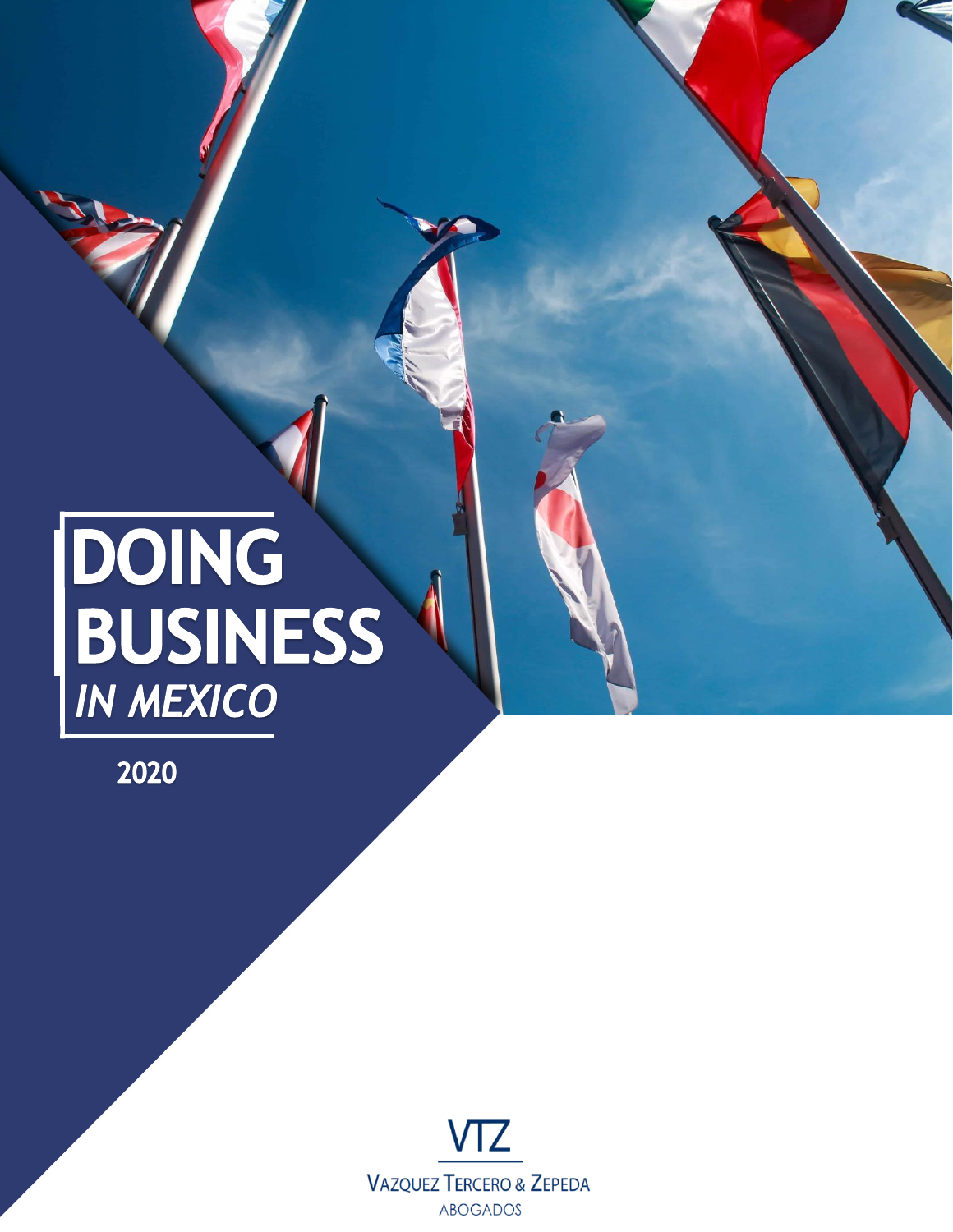# **FOREIGN INTRODUCTION INVESTMENT**

As a result of Mexico's Trade and Investment Promotion Agency -PROMEXICO– extinguishment, *Vázquez Tercero & Zepeda (VTZ)* seeks to fill that void and promote Mexico as a business destination.

This is why **VTZ** has developed the guide **Doing Business in Mexico 2020,** which is divided into the following seven chapters:

- *1. Why Invest in Mexico?*
- *2. Foreign Investment.*
- *3. International Trade Policy.*
- *4. Trade Policy for the Manufacturing Industry.*
- *5. Creating a Company in Mexico.*
- *6. Taxation.*
- *7. Labor & Migration.*

In line with our values, our chapters seek to provide relevant business and legal information in an honest, practical, and concise manner. This chapter, *Foreign Investment in Mexico,* will provide a general overview on the rules and restrictions on foreign capital in Mexico.

> *Emilio Arteaga Vázquez, Jr. Partner VTZ's Doing Business in Mexico Coordinator emilio@vtz.mx*

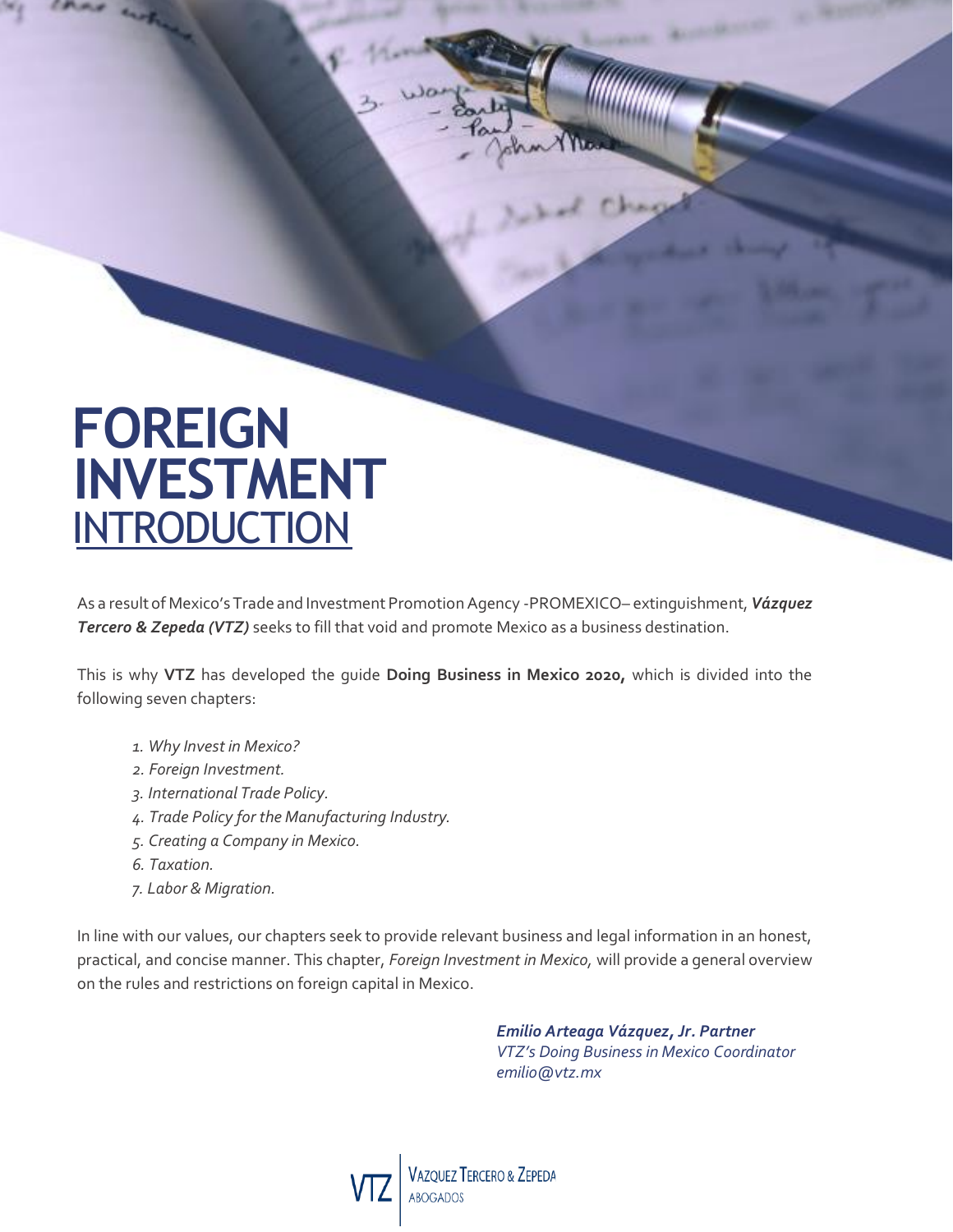| 2.  |                                                                                                            |
|-----|------------------------------------------------------------------------------------------------------------|
| 2.1 |                                                                                                            |
|     |                                                                                                            |
|     |                                                                                                            |
|     |                                                                                                            |
|     |                                                                                                            |
|     |                                                                                                            |
|     |                                                                                                            |
|     | 2.3.3 Regulated Activities that require a favorable resolution to have more than 49% ownership interests 5 |
|     |                                                                                                            |
|     |                                                                                                            |
|     |                                                                                                            |
|     |                                                                                                            |
|     |                                                                                                            |
|     |                                                                                                            |
|     |                                                                                                            |
|     |                                                                                                            |
|     |                                                                                                            |
|     |                                                                                                            |
|     | 2.6.2 Considering International Investment Agreements when Investing in Mexico?  12                        |
|     |                                                                                                            |
|     |                                                                                                            |

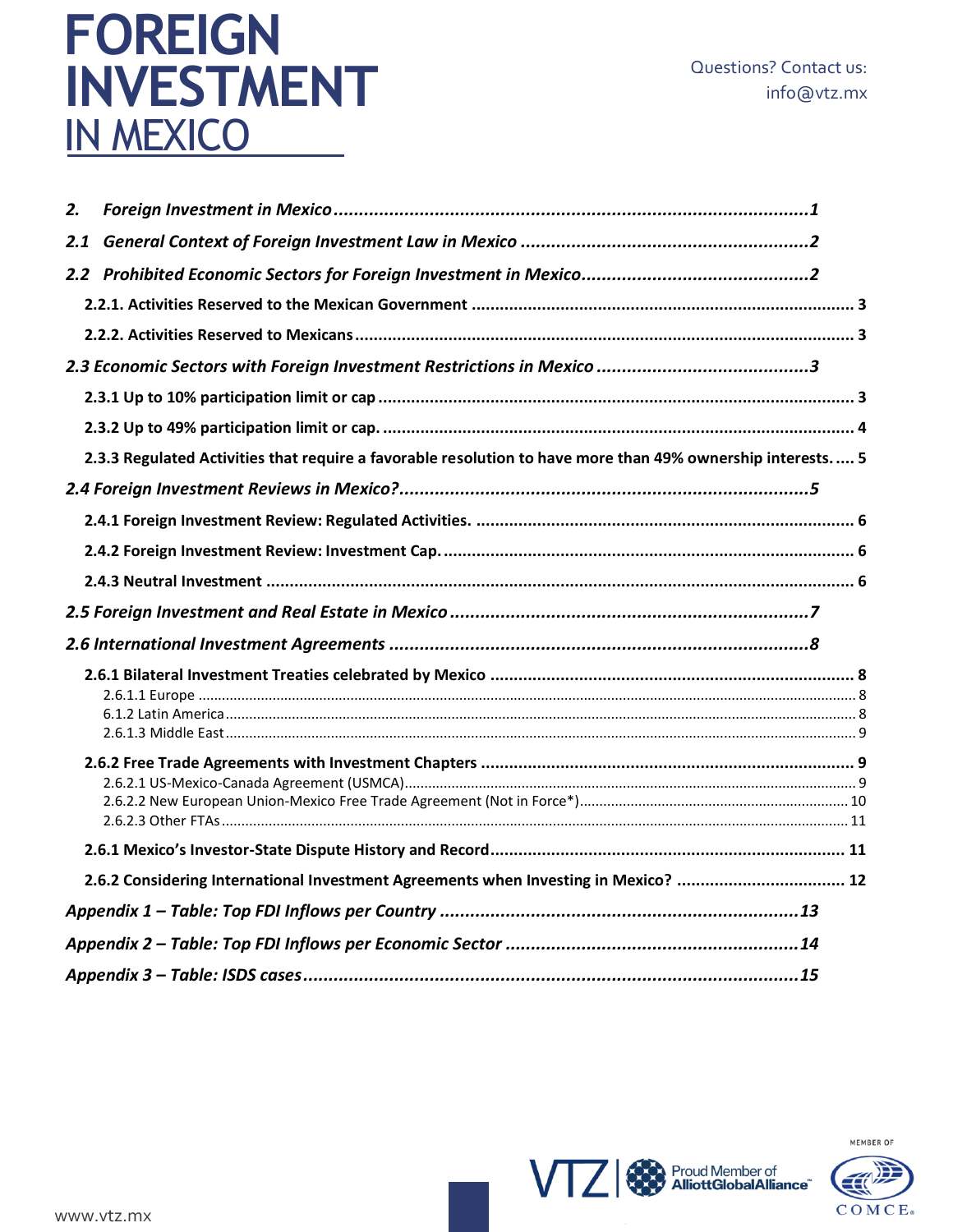Questions? Contact us: info@vtz.mx

#### <span id="page-3-0"></span>**2. Foreign Investment in Mexico**

Mexico is an open economy that embraces foreign investment. According to foreign direct investment statistics from 1999-2020, almost half of Mexico's FDI comes from the USA, followed by Spain, Canada, Japan, and Germany. For more information on FDI inflows per country, see **[Appendix 1](#page-15-0) – Table: Top [FDI Inflows per Country](#page-15-0)**.



Interestingly, China is a major exporting capital country in the world. In fact, Chinese investment in Latin America and the Caribbean has had a sharp increase in the last years. However, that has not been the case in Mexico. Chinese investment in Mexico only represents around 0.2% of the total foreign direct



investment in Mexico, according to official statistics of the Mexican Ministry of Economy.

As for economic sectors, FDI inflows have focused mainly on the manufacturing sector, followed by financial services, international trade, mining, construction, transportation, and hotel industry. For more information on FDI inflows per economic sector, see **Appendix 2 – [Table: Top FDI Inflows per](#page-16-0)** 

> **Proud Member of AlliottGlobalAlliance**<sup>®</sup>

#### **[Economic Sector](#page-16-0)**.

In this chapter, VTZ will provide an overview of the foreign *investment restrictions* applicable to economic sectors and real estate, the role of the authorities regarding investment authorizations, and the Bilateral Investment Treaties.

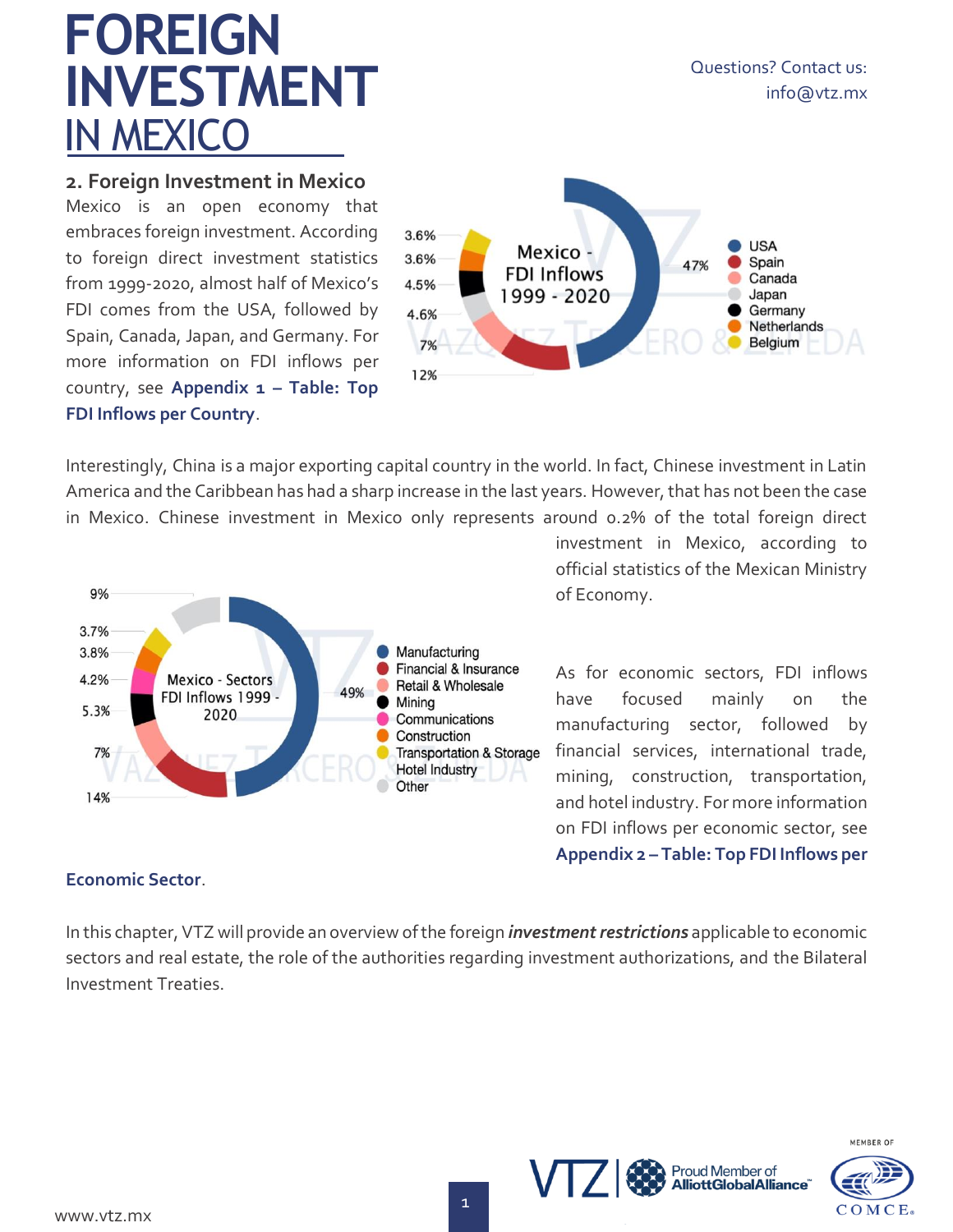### Questions? Contact us: info@vtz.mx

# **FOREIGN** IN MEXICO **INVESTMENT**

## <span id="page-4-0"></span>**2.1 General Context of Foreign Investment Law in Mexico**

As a general rule, foreign investment is authorized without restrictions in territory of Mexico, unless the *Foreign Investment Law* expressly includes a limitation. In other words, Mexico does not have a special zone where foreign investment rules are more "flexible" as investment promotion policies because it has adopted a "negative list" approach that applies throughout its territory.

The foreign investment prohibitions or restrictions are based on Mexico's history, national security grounds as well as protectionism for economic sectors. Needless to say, Mexican Congress has lifted foreign investment restrictions throughout the years.

Foreign Investors, either individuals or legal persons, may invest in Mexico by opening a branch, incorporating a Mexican entity, or through other legal instruments including trusts, joint ventures, franchises, etc. Depending of the activity, the relevant law may require foreign investors to have a "local presence" or incorporate a Mexican enterprise in order to carry out activities, for instance, banking services, telecommunications, FINTECH, energy, among other.

Foreign investors or their investments are subject to specific corporate and administrative legal duties. For instance, an enterprise with foreign capital requires to include in its by-laws a clause that admits foreigners as shareholders or partners; foreigners, branches, enterprises, and trusts with foreign capital must register before the **National Registry of Foreign Investment** and are subject to reporting obligations. Failure to comply with such obligations, fines would apply.

As noted above, foreign investors may normally participate, directly or indirectly, in the equity of a Mexican enterprise without any limitation in the territory of Mexico. However, the *Foreign Investment Law* prohibits or restricts foreign investment in certain economic sectors or activities. In addition, the Mexican Constitution and the Foreign Investment Law also may restrict whether foreign investment may purchase land or real estate in Mexico.

## <span id="page-4-1"></span>**2.2 Prohibited Economic Sectors for Foreign Investment in Mexico**

From a *practical* standpoint of view, the Foreign Investment Law expressly prohibits foreign investment in "ten" general economic sectors that are classified as "activities reserved to the Mexican State" or "activities reserved to Mexicans".



Proud Member of<br>**AlliottGlobalAlliance** 

VIZI \$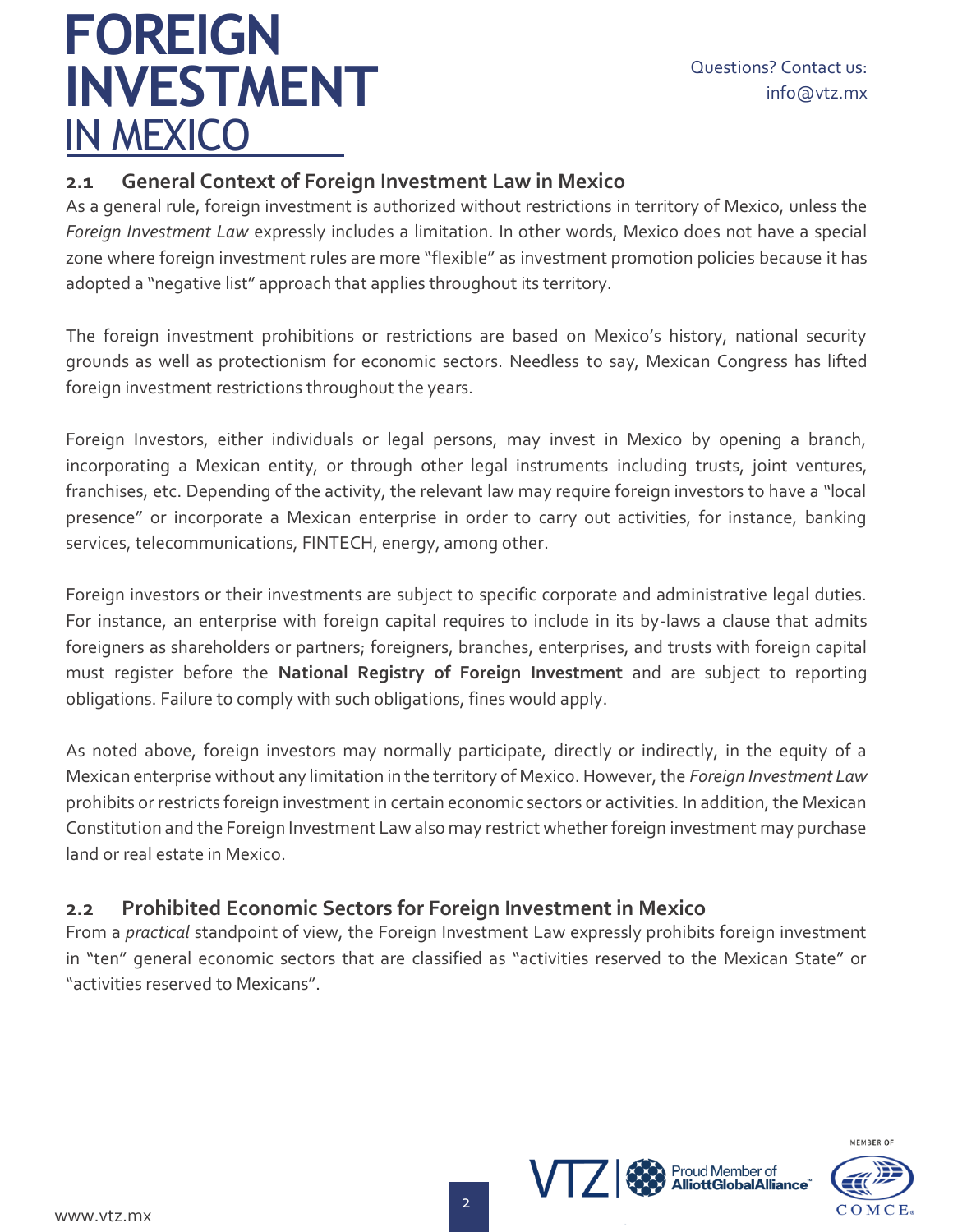Questions? Contact us: info@vtz.mx

#### <span id="page-5-0"></span>*2.2.1. Activities Reserved to the Mexican Government*

Foreign investment cannot participate, directly or indirectly, in these economic sectors and, thus, foreign investors cannot hold ownership interests in an enterprise in these economic sectors or activities.

- 1. Nuclear power generation.
- 2. Radioactive minerals.
- 3. Telegraph and radiotelegraph services.
- 4. Postal service.
- 5. Banknotes issuance.
- 6. Coin issuance.
- 7. Control, supervision, and surveillance of ports, airports ,and heliports.

Needless to say, the *Foreign Investment Law* also provides that exploration and extraction of *oil* (and other hydrocarbons), as well as the transmission and distribution of *electricity,* are reserved to the Mexican Government per the Constitution. However, foreign investment may participate in said economic sectors or activities provided that the relevant energy authority grants an authorization.

#### <span id="page-5-1"></span>*2.2.2. Activities Reserved to Mexicans*

Likewise, foreign investment cannot participate directly in the following economic sectors:

- 8. Domestic land transportation of passengers, tourists, and freight transport, while courier or packaging services are excluded.
- 9. Development banks.
- 10. Professional and technical services, such as public brokers, customs brokers, pesticide services, medical services to Mexican enterprises, restrictions may also apply based on international reciprocity, among others.

#### <span id="page-5-2"></span>**2.3 Economic Sectors with Foreign Investment Restrictions in Mexico**

The Foreign Investment Law provides the following ownership interests limitations or caps to foreign investors in Mexican enterprises that may not be exceeded directly or indirectly in the following regulated activities:

#### <span id="page-5-3"></span>*2.3.1 Up to 10% participation limit or cap*

i. Cooperative Production Enterprises.

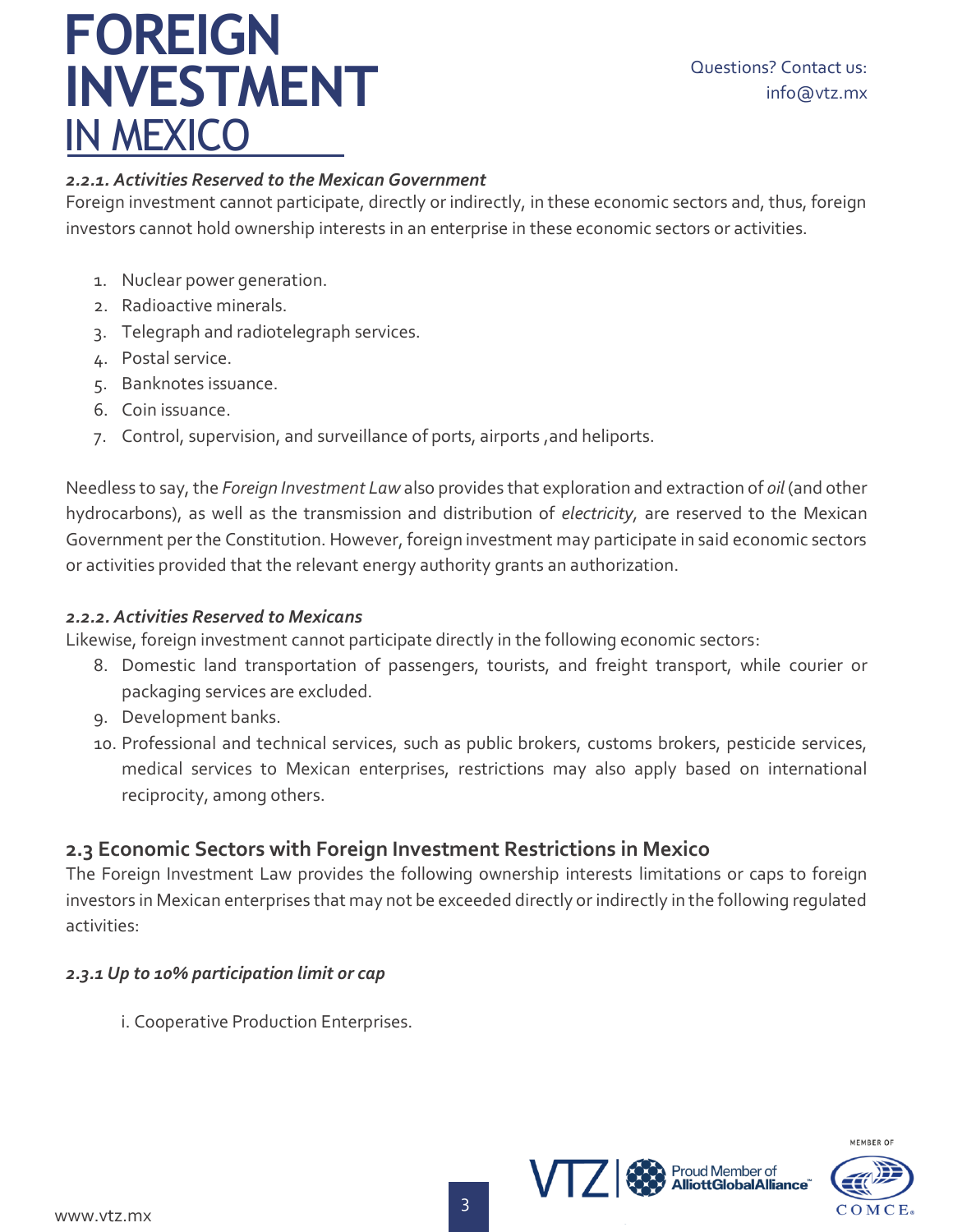#### <span id="page-6-0"></span>*2.3.2 Up to 49% participation limit or cap.*

i. Manufacture and commercialization of explosives, firearms, cartridges, munitions, and fireworks, excluding the preparation of explosive mixtures for industrial and extractive activities.

ii. Printing or publication of daily newspapers written primarily for a Mexican audience and distributed in the territory of Mexico.

iii. Ownership of land shares of agricultural, livestock, or forestry purposes enterprises.

iv. Coastal fishing, freshwater fishing, and fishing in the Exclusive Economic Zone, excluding aquaculture.

v. Mexican enterprise authorized to act as an integral port administrator.

vi. Mexican enterprises engaged in the supply of piloting port services to vessels operating in inland navigation.

vii. Mexican shipping enterprise or Mexican vessels which are engaged in the commercial exploitation of vessels for inland and cabotage navigation, excluding tourism cruises and exploitation of dredges and maritime devices for the construction, preservation, and operation of ports.

viii. Supplying of fuel and lubricants to vessels, airplanes, and railway equipment.

ix. Broadcasting (radio and free to air television). The 49% interest ownership cap shall apply according to the reciprocity existent with the country in which the investor or trader who ultimately controls the enterprise, directly or indirectly, is constituted.

x. Telecommunications concessionaire companies as provided by Articles 11 and 12 of the Federal Telecommunications law.

xi. Enterprises that supplies a scheduled and non-scheduled domestic air transport service, a nonscheduled international air transport service in the modality of air taxi, or a specialty air service.



**Proud Member of**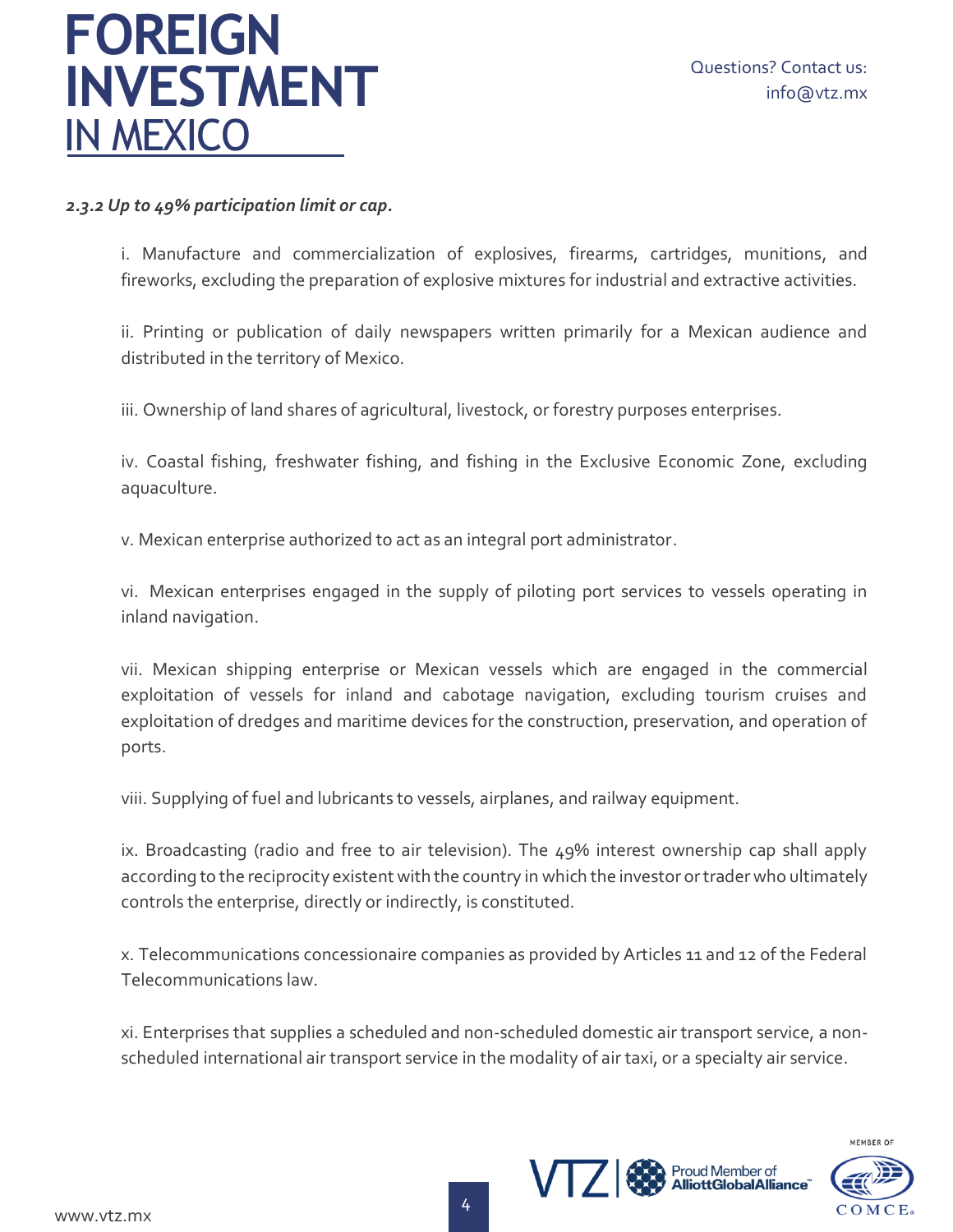#### <span id="page-7-0"></span>*2.3.3 Regulated Activities that require a favorable resolution to have more than 49% ownership interests.*

i. Supplying port services to vessels for inland navigation such as towing, mooring, and lighterage (or tendering).

ii. Mexican enterprise engaged in high-seas navigation services and port towing services

iii. Mexican enterprise that is a concessionaire or permissionaire of airfields for public service.

iv. Pre-school, primary, secondary, high school, higher, and combined private educational services.

v. Legal Services

vi. construction, operation, and exploitation of railroads deemed general means of communication, or in the supply of railway transportation public service.

## <span id="page-7-1"></span>**2.4 Foreign Investment Reviews in Mexico?**

Mexico has foreign investment reviews in place, but they differ from those carried out in other jurisdictions. United States, Canada, and China, for instance, have foreign investment reviews that are triggered by "national security" concerns. National security concerns are not a cause for a foreign investment review in Mexico. Rather, the *Foreign Investment Law* expressly provides when the National Commission for Foreign Investment (**CNIE**, acronym in Spanish) shall carry out a foreign investment reviews as well as the criteria to issue a favorable resolution. The criteria to issue a favorable resolution resembles, to a certain extent, the Canadian "net-benefit" test.

Per the *Foreign Investment Law*, CNIE will issue its resolutions per the following criteria:

- i) The impact on employment and employee training;
- ii) Technological contribution;
- iii) compliance on the applicable environmental law
- iv) contribution to increasing the competitiveness of the country.



Proud Member of<br>**AlliottGlobalAlliance** 

VIZ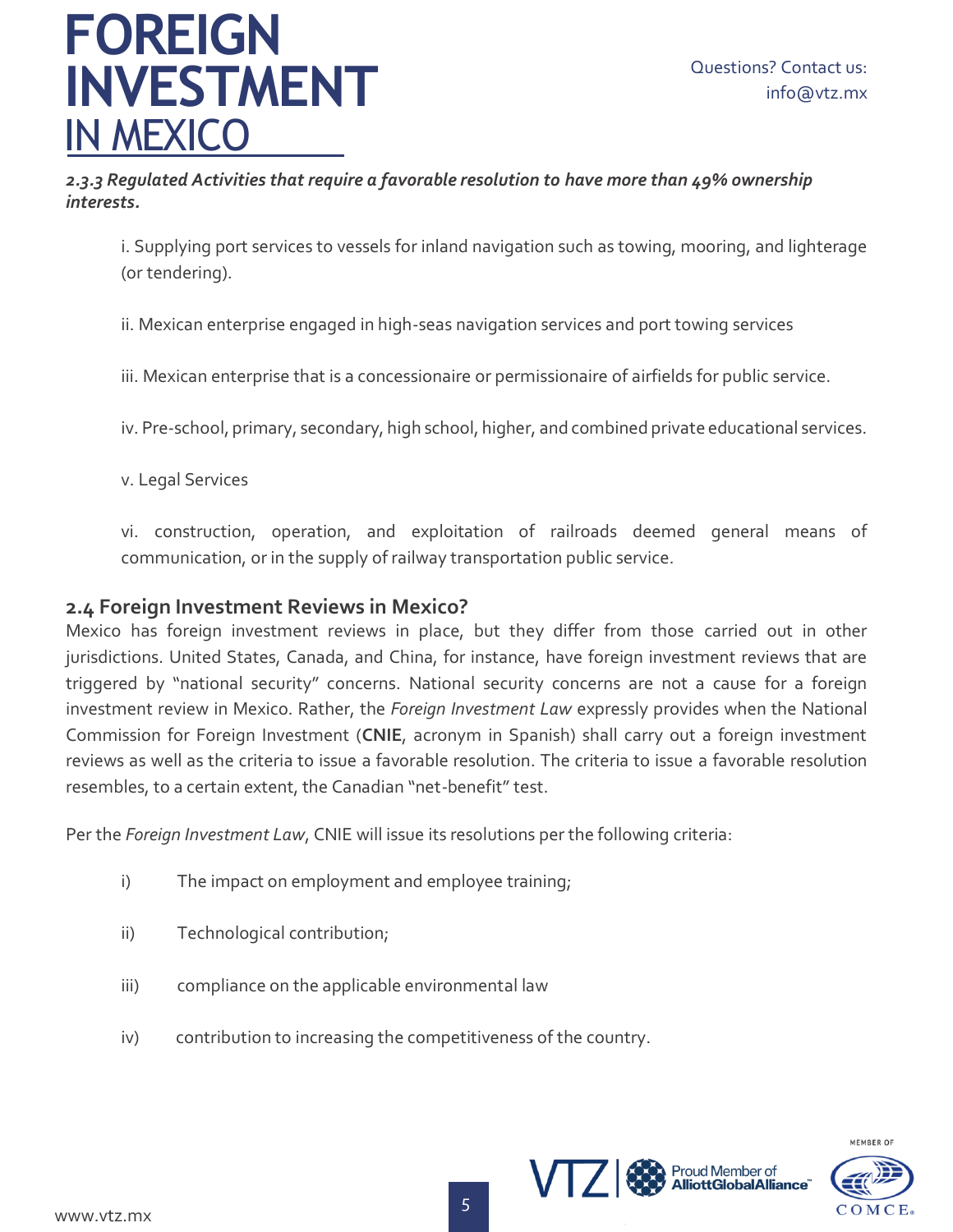Needless to say, CNIE has the power to block a foreign investment based on national security grounds, however, this power has never been used.

The Ministry of Economy, on the other hand, is the authority in charge of authorizing neutral investment.

#### <span id="page-8-0"></span>*2.4.1 Foreign Investment Review: Regulated Activities.*

**CNIE** must issue a favorable government resolution when a foreign investor seeks to have more than 49% of ownership interests in an enterprise under the regulated activities that were listed in **[section 2.3.3.](#page-7-0)**

#### <span id="page-8-1"></span>*2.4.2 Foreign Investment Review: Investment Cap.*

The CNIE annually determines a ceiling that may trigger a review as a result of an acquisition on behalf of a foreign investment. For instance, a foreign investor would have to submit an application when the total value of the assets for which it intends to acquire exceeds \$20,184 million pesos (about 874 million USD).

Per the *Foreign Investment Law*, the CNIE may impose restrictions on the acquisition provided that they do not distort international trade. As reported in Mexico's Trade Policy review in 2016, the CNIE has so far not rejected any investment subject to this review.

#### <span id="page-8-2"></span>*2.4.3 Neutral Investment*

The *Foreign Investment Law* introduces the concept of "neutral investment" that allows foreigners to invest in regulated activities (see **[2.3 Economic Sectors with Foreign Investment Restrictions in](#page-5-2)  [Mexico](#page-5-2)**).<sup>1</sup>

Accordingly, the neutral investment mechanism allows foreign investors to have ownership of special interests or shares that grants economic rights or benefits but restricts non-economic corporate rights, such as the right to vote and/or the appointment of foreign managers on the board.

The Ministry of Economy and, as appropriate, the National Banking and Securities Commission will approve the applications for neutral investment.

<sup>1</sup> According to the WTO Secretariat, "The LIE provides for the concept of "neutral investment", whereby foreigners may invest in sectors reserved for Mexicans or subject to specific regulation, without that participation being taken into account when determining the percentage of foreign investment in the share capital of the Mexican enterprise. This capitalization mechanism allows Mexican companies to issue shares that bring only economic benefits to shareholders, but not the right to vote. This type of investment requires the authorization of the SE and, as appropriate, the National Banking and Securities Commission." Trade Policy Review: Mexico, WT/TPR/S/352, 15 February 2017, para. 2.44.



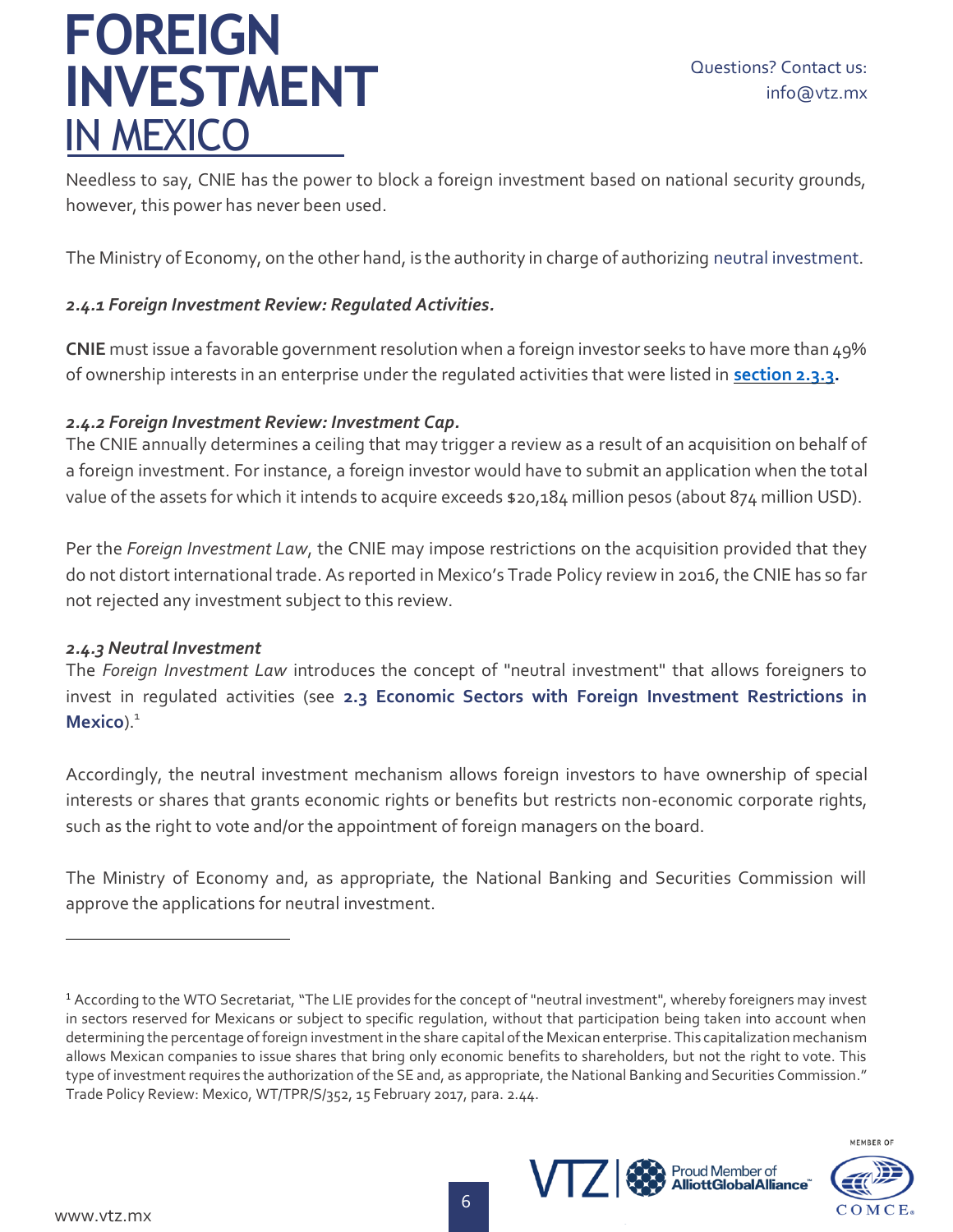## <span id="page-9-0"></span>**2.5 Foreign Investment and Real Estate in Mexico**

The transfer of real estate ownership is subject to several conditions, including where the property is located, the land regime, and the buyer's legal nature and *nationality*.

For purposes of property location, the Mexican Constitution categorizes the national territory into two zones, namely the so-called "Restricted Zone" and "Unrestricted Zone". The Restricted Zone is the 100 km strip of land along the international borders and 50 km along the beach. Consequently, the Unrestricted Zone is the land that falls outside the area considered as Restricted Zone.

As for land regimes, Mexico has two private land regimes, the private property regime and the common land regime (e.g. ejidos). In general terms, Mexican Law allows the transfer of ownership of land subject to the private property regime, while the Agrarian Law prohibits the sale of the land subject to the common land regime. The common land regime is the result of Mexico's revolution, whereby land was distributed to a group of persons of the community so that they could exploit and use the land collectively. About 50% of the Mexican territory is subject to the common land regime.

As a general rule, foreign investors may acquire real estate ownership of land subject to private property regime either as a Mexican legal entity or as individuals in the unrestricted zone. In contrast, foreign investors, as individuals, branches, or a Mexican enterprise with foreign capital, are subject to restrictions regarding direct ownership of land in the restricted zone.

- Foreign investors, as individuals or branches, may have the right to use and enjoy a property in the restricted zone only through a trust, prior authorization of the Ministry of Foreign affairs. The title of the real estate would be held through a trust that cannot exceed 50 years, but their duration may be extended per request of the beneficiary. Normally, a Bank would act as the trustee.
- If a Mexican enterprise with foreign capital seeks to use the land for residential purposes, the aforementioned requirement applies, i.e. the trust, provided that the enterprise includes the "*Calvo clause*" in their corporate by-laws. The *Calvo clause* entails that the foreign investors agree being considered as a Mexican vis-a-vis that property and that he or she agrees not to invoke the diplomatic protection of their governments.
- Mexican enterprises with foreign capital may, in turn, acquire ownership of land in the restricted zone for non-residential purposes provided that enterprise includes the "*Calvo clause*" in their corporate by-laws and the Ministry of Foreign Affairs grants an authorization.

Real estate property rights are registered in a Local Public Registry of Property. The Registry's purpose is to provide certainty, legal security, and publicity of legal acts.

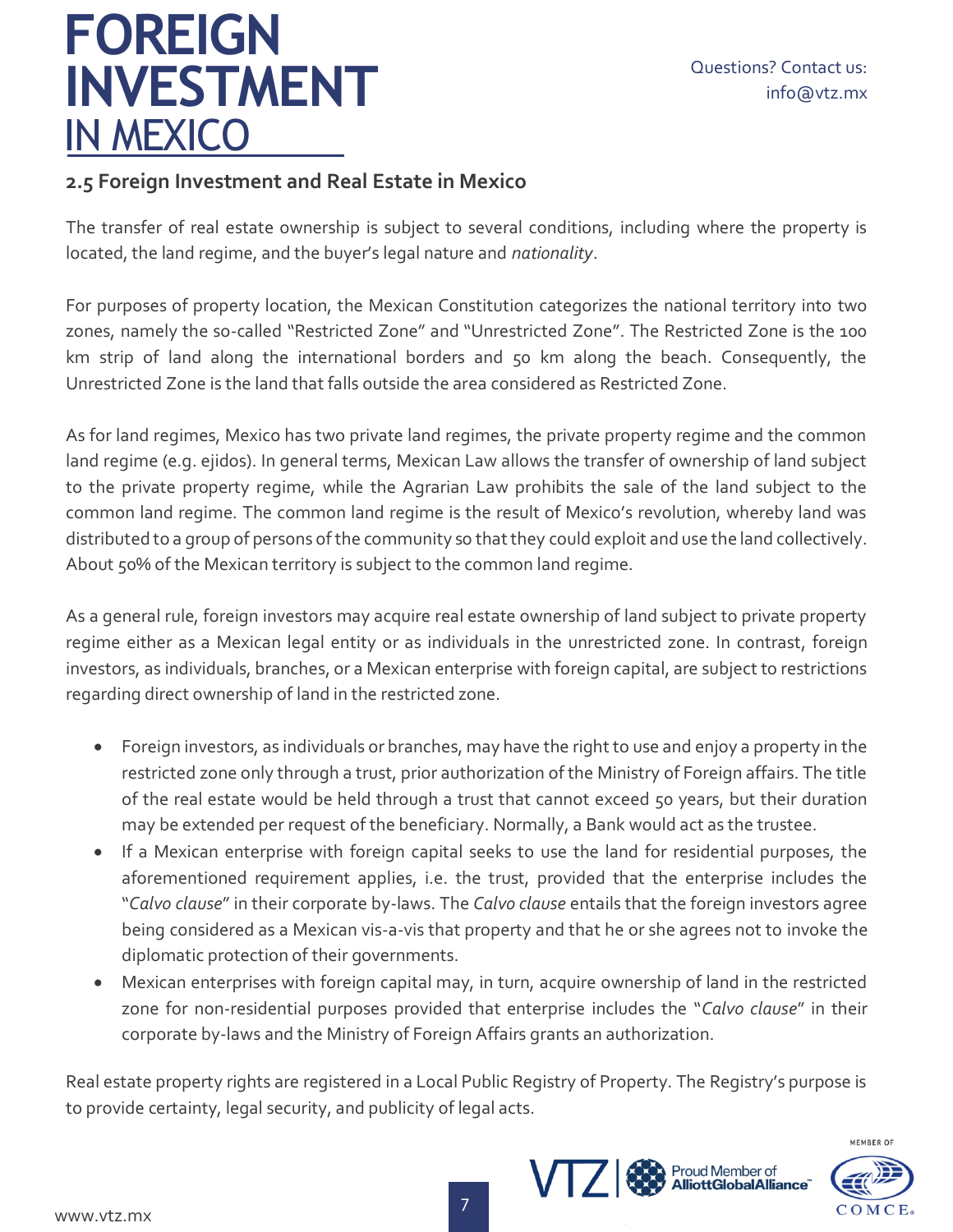Questions? Contact us: info@vtz.mx

The legal right to private property is not absolute since ownership may be subject to expropriation, provided that public welfare causes are justified; compensation shall be paid.

Furthermore, public interest restrictions as well as regulation on the use and development of the land may apply to private property.

For more information regarding Foreign Investment in Real Estate, do not hesitate to visit our Real Estate Guide that we prepared for Alliott Group.

#### <span id="page-10-0"></span>**2.6 International Investment Agreements**

Mexico has a large network of International Investment Agreements, either in the form of a Bilateral Investment Treaty or as an Investment Chapter in a Free Trade Agreement. An Individual or company, qualifying as an investor, and their "investment" in Mexico may benefit from international protection provided that he or she is from a State that is a party to an international investment agreement with Mexico and that the investment qualifies as such under the relevant agreement.

#### <span id="page-10-1"></span>*2.6.1 Bilateral Investment Treaties celebrated by Mexico*

- <span id="page-10-2"></span>*2.6.1.1 Europe*
	- 1. Austria
	- 2. Belarus
	- 3. Belgium
	- 4. Czech Republic
	- 5. Denmark
	- 6. Finland
	- 7. France
	- 8. Germany
	- 9. Greece
	- 10. Island

<span id="page-10-3"></span>*6.1.2 Latin America*

- 20. Argentina
- 21. Cuba
- 22. Haiti
- 11. Italy
- 12. Luxemburg
- 13. Slovakia
- 14. Spain
- 15. Netherlands
- 16. Portugal
- 17. UK
- 18. Sweden
- 19. Turkey
- 23. Panama 24. Trinidad and Tobago 25. Uruguay

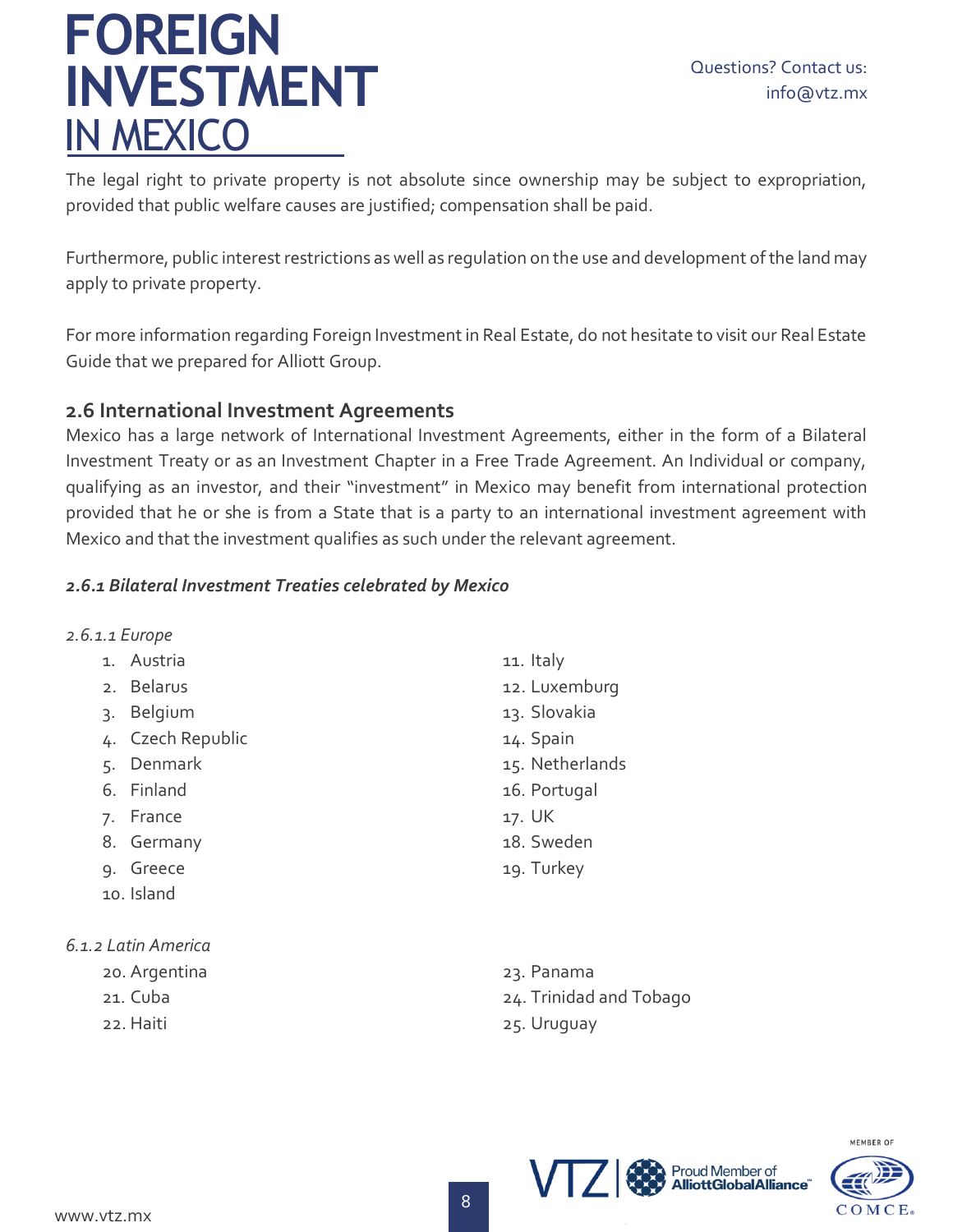<span id="page-11-0"></span>*2.6.1.3 Middle East* 26. Bahrein 27. U.A.E.

*2.6.1.4-Asia*

28. China

29. Korea

30. Kuwait

31. India 32. Singapore

#### <span id="page-11-1"></span>*2.6.2 Free Trade Agreements with Investment Chapters*

<span id="page-11-2"></span>*2.6.2.1 US-Mexico-Canada Agreement (USMCA)*

33. United States

34. Canada\*

USMCA replaced NAFTA on July 1st, 2020. Like NAFTA, USMCA also includes an investment chapter, however, significant changes were introduced, notably, limitations to initiate arbitration and the scope of claims. Investment protection disciplines were subject to review, updating ,and clarifying certain concepts and standards, such as the definition of investment, fair and equitable treatment (FET), among other matters.

We highlight that Canadian investors or their investment cannot submit a claim to arbitration against Mexico per USMCA. Rather, they can do so under the Comprehensive and Progressive Transpacific Partnership (CPTPP). Hence, only US investors and their investments may submit an ISDS dispute against Mexico under USMCA provisions, specifically per Annex 14-D.

Nevertheless, a US or Canadian investor and their investments in Mexico may submit a claim to arbitration per Chapter 11 NAFTA before July 1st, 2023, since Annex 14.C USMCA introduces provisions on "legacy investment claims" but with some significant caveats for investors if they qualify as an "investor" in Annex 14-E, discussed below.

USMCA introduces, as a general rule, a condition to exhaust local remedies in order to submit a claim to arbitration. In other words, US investors or their investments will have to resort to local litigation prior to initiating the arbitration. Article 14.D.5 USMCA establishes five conditions, and we highlight the following three:



**Proud Member of**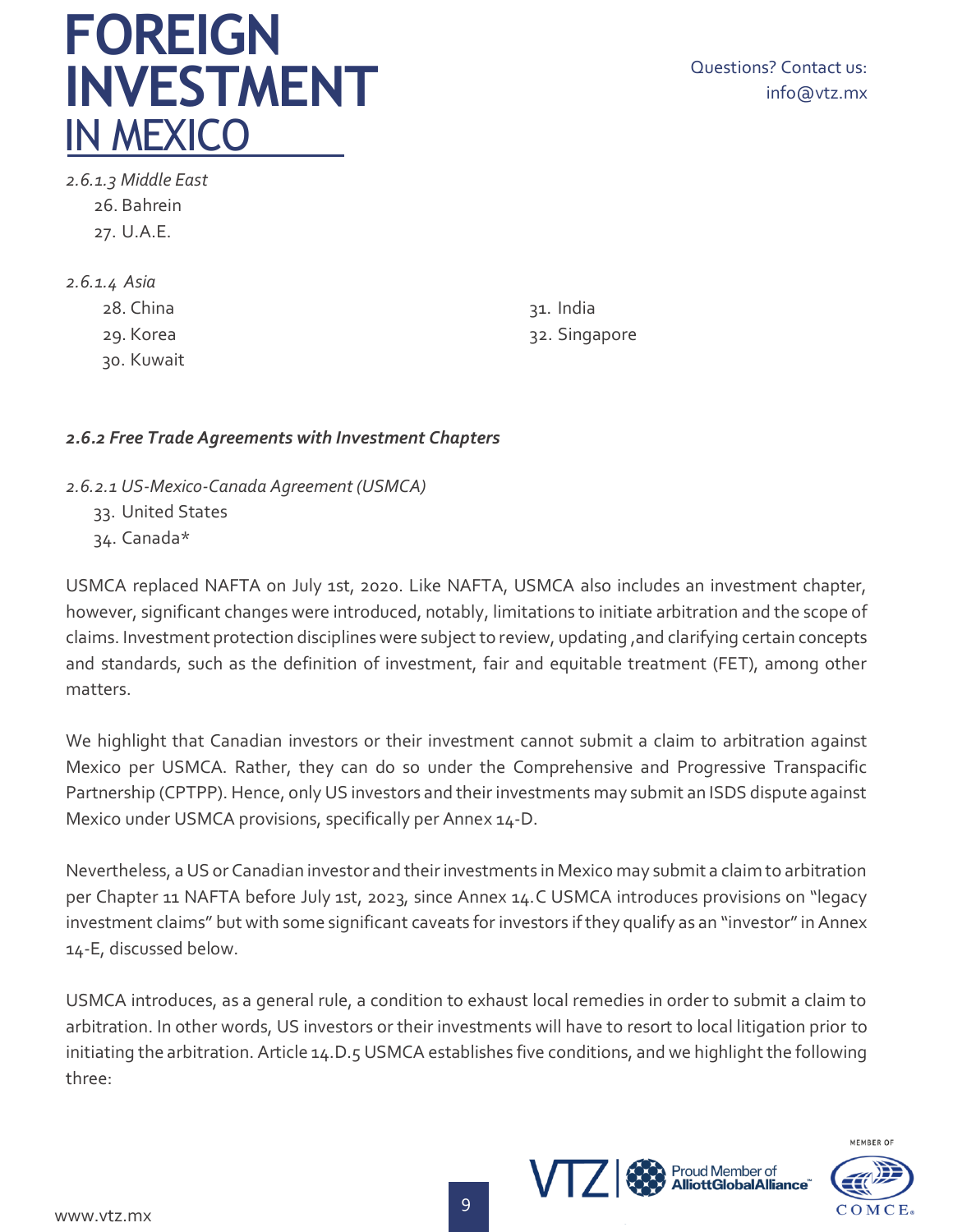- 1. The investor or his investment must first initiate a proceeding before a competent court or administrative tribunal.
- 2. The investor or his investment must obtain a final decision from a court of last resort in Mexico or 30 months (2.5 years) have elapsed from the date the court proceeding was initiated.
- 3. No more than four years have elapsed from the date on which the investor or his investment first acquired knowledge of a violation and the loss or damage.

In addition to the aforementioned conditions, the Mexican attorney of the investor or their investment must take into account **USMCA's Appendix 3** before initiating any court proceeding. If an attorney submits certain claims before a Mexican court, an arbitration tribunal may decide that it does not have jurisdiction on the investor's claim to arbitration per said appendix.

Moreover, we note that USMCA restricts investment protection standards as compared to NAFTA. Notably, Investors and their investments that resort to ISDS under USMCA may not submit "fair and equitable treatment" as well as indirect expropriations claims.

Notwithstanding the foregoing, **Annex 14-E USMCA** excludes the application to exhaust local remedies for certain covered investments. Namely, if a US investor or investment is a party to a "government contract" in a "covered sector", i.e. government contracts that relate to oil and natural gas, power generation, telecommunications services, transportation services, and ownership and management of infrastructure.

The investor or investment may submit a claim to arbitration when he or she considers that Mexico has breached *any obligation of USMCA's investment chapter* in no less than six months or more than three years from the relevant events.

For more information, we consider this summary may be of your interest: [USMCA Investment Provisions.](https://fas.org/sgp/crs/row/IF11167.pdf)

#### <span id="page-12-0"></span>*2.6.2.2 New European Union-Mexico Free Trade Agreement (Not in Force\*)*

As a result of the new EU-Mexico FTA, the European Union has an investment policy harmonizing international investment standards among all 23 EU member states. Article 22 of Chapter XX of the new EU-Mexico FTA establishes that the Investment Agreements "between Member States of the European Union and Mexico listed in Annex YY including the rights and obligations derived therefrom shall cease to have effect and shall be replaced and superseded by this Agreement."



Proud Member of<br>**AlliottGlobalAlliance** 

VTZIS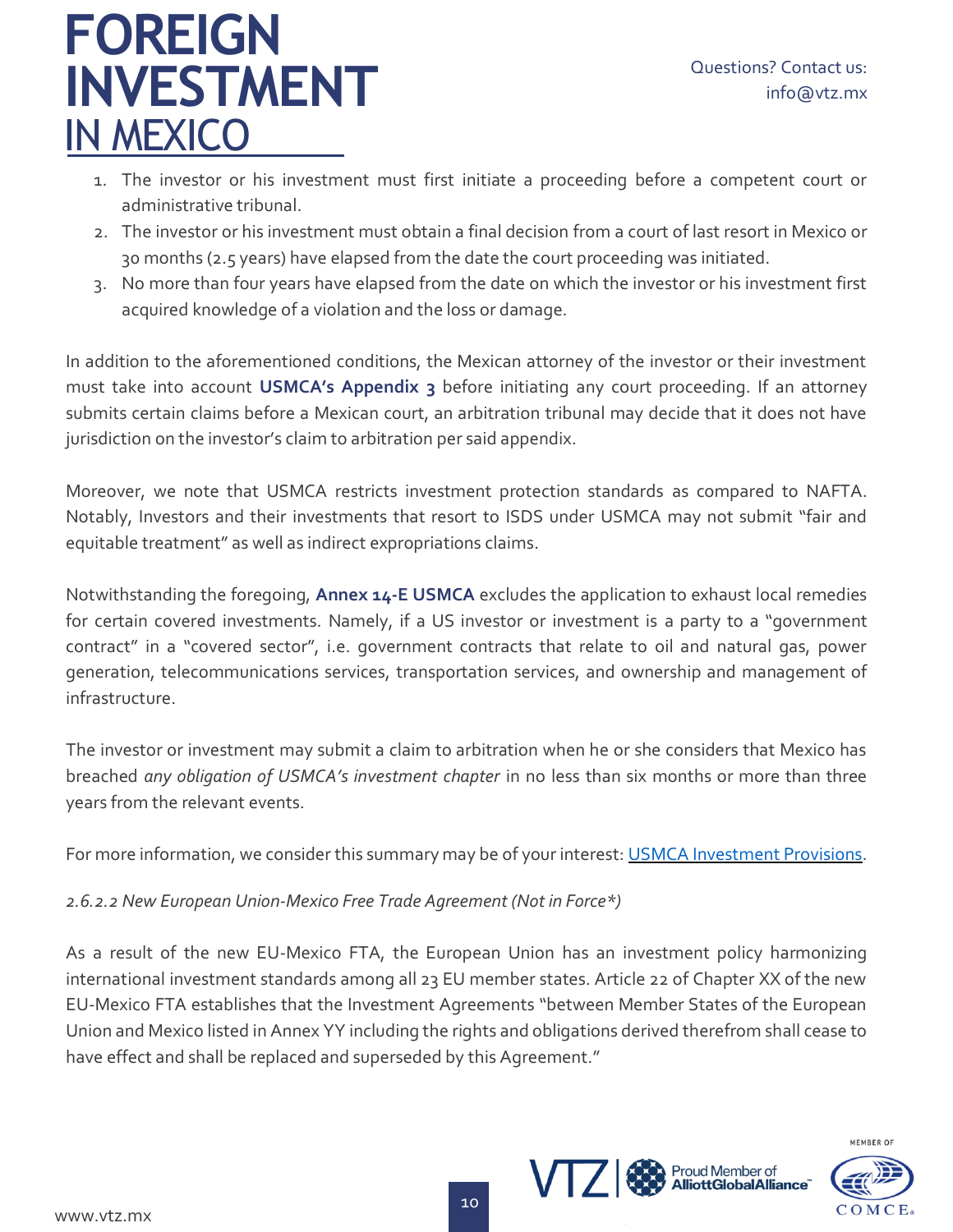<span id="page-13-0"></span>*2.6.2.3 Other FTAs*

*Mexico-Central America Free Trade Agreement*

- 35. Costa Rica 38. Honduras
- 36. El Salvador 39. Nicaragua
- 37. Guatemala

#### *Pacific Alliance (Alianza del Pacífico)*

| 35. Chile    | 37. Peru    |
|--------------|-------------|
| 36. Colombia | 38. Uruguay |

Comprehensive and Progressive Transpacific Partnership Agreement

- 44. Australia 45. Canada 46. Japan 47. New Zealand 48. Singapore (BIT also still in force)
- 49. Vietnam
- 50. Brunei\* (Not in force) 51. Chile\* (Not in force)
- 52. Malaysia\* (Not in force)
- 53. Peru\* (Not in force)

Other International Investment Agreement

54. Brazil

## <span id="page-13-1"></span>*2.6.1 Mexico's Investor-State Dispute History and Record*

According to public records and information, Mexico has faced 20 Investor-State Disputes (ISDS) and has had a "positive" record. Besides having favorable awards, Mexico's positive record is also based on the overall payment of damages in relation to the amount claimed for damages by foreign investors. Mexico, nevertheless, is facing a recent surge of Investor-State cases, which may increase as a result of controversial energy policies by the current administration. For more information on ISDS cases, see **Appendix 3 – [Table: ISDS cases](#page-17-0)**.

As noted in the table below, the concluded ISDS disputes entail different economic sectors, mainly environment-related (i.e. waste management), telecommunications, and a series of cases related to the "sugar" sector. From the outset, Mexico's first ISDS disputes, such as those environment-related, entail a complex and new regulatory background that involved actions or measures of different levels of government, i.e. Federal, State, and Local. However, the "sugar" disputes, for instance, were politically

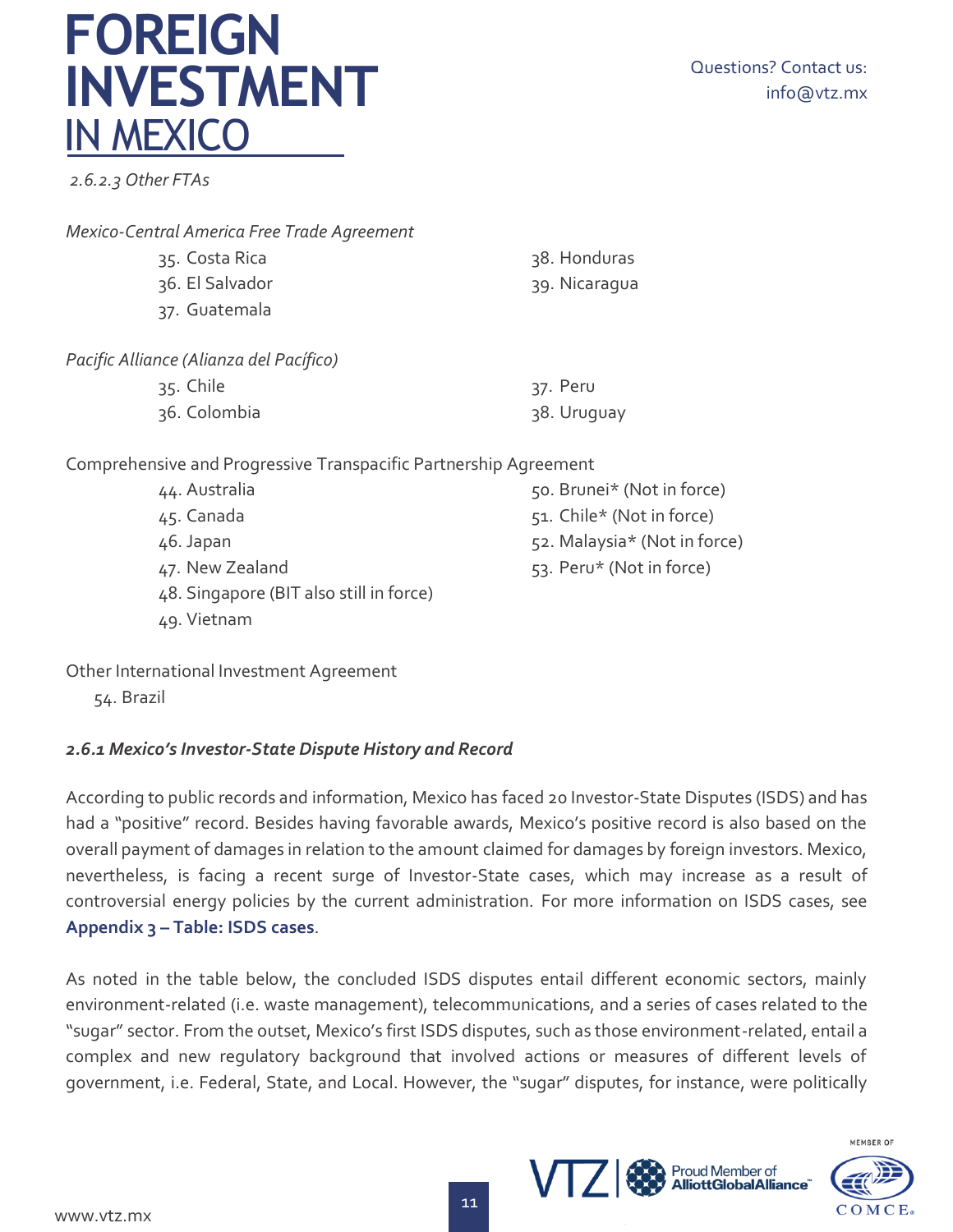Questions? Contact us: info@vtz.mx

motivated because they arose as a result of a NAFTA trade dispute regarding sugar with the US, whereby Mexico took unilateral actions (or "countermeasures") against high-fructose corn syrup (HFCS).

The active cases include other sectors, such as mining, real estate, and energy-related. We highlight this fact because almost half of Mexico's FDI relates to the manufacturing sector (see **[Appendix 2](#page-16-0) – Table: Top [FDI Inflows per Economic Sector](#page-16-0)**). We also highlight that there are some disputes that have a clear relation with international trade and customs, such as *Feldman, Legacy Vulcan, Vento,* and *Jinlong Dongli.*

#### <span id="page-14-0"></span>*2.6.2 Considering International Investment Agreements when Investing in Mexico?*

Mexico seeks to attract foreign investment to promote its economic growth and development. Despite claiming to be an open economy, foreign investors and their investments have faced serious challenges, particularly in politically sensitive or highly regulated economic sectors. Foreign investors in the manufacturing sector in Mexico, however, have rarely raised challenges, because such investments are perhaps far away from the political circus and, thus, possibly avoiding "serious" government measures.

Considering that investment protection standards have been considerably diluted for US investors and investments as a result of USMCA, existing or potential US investors may have to explore new legal "options" to protect their investments. In other words, existing or potential US investors, particularly those that do not fall under the "covered sectors", should consider international investment planning in order to benefit from more favorable international investment agreements.



Proud Member of<br>**AlliottGlobalAlliance** 

VIZI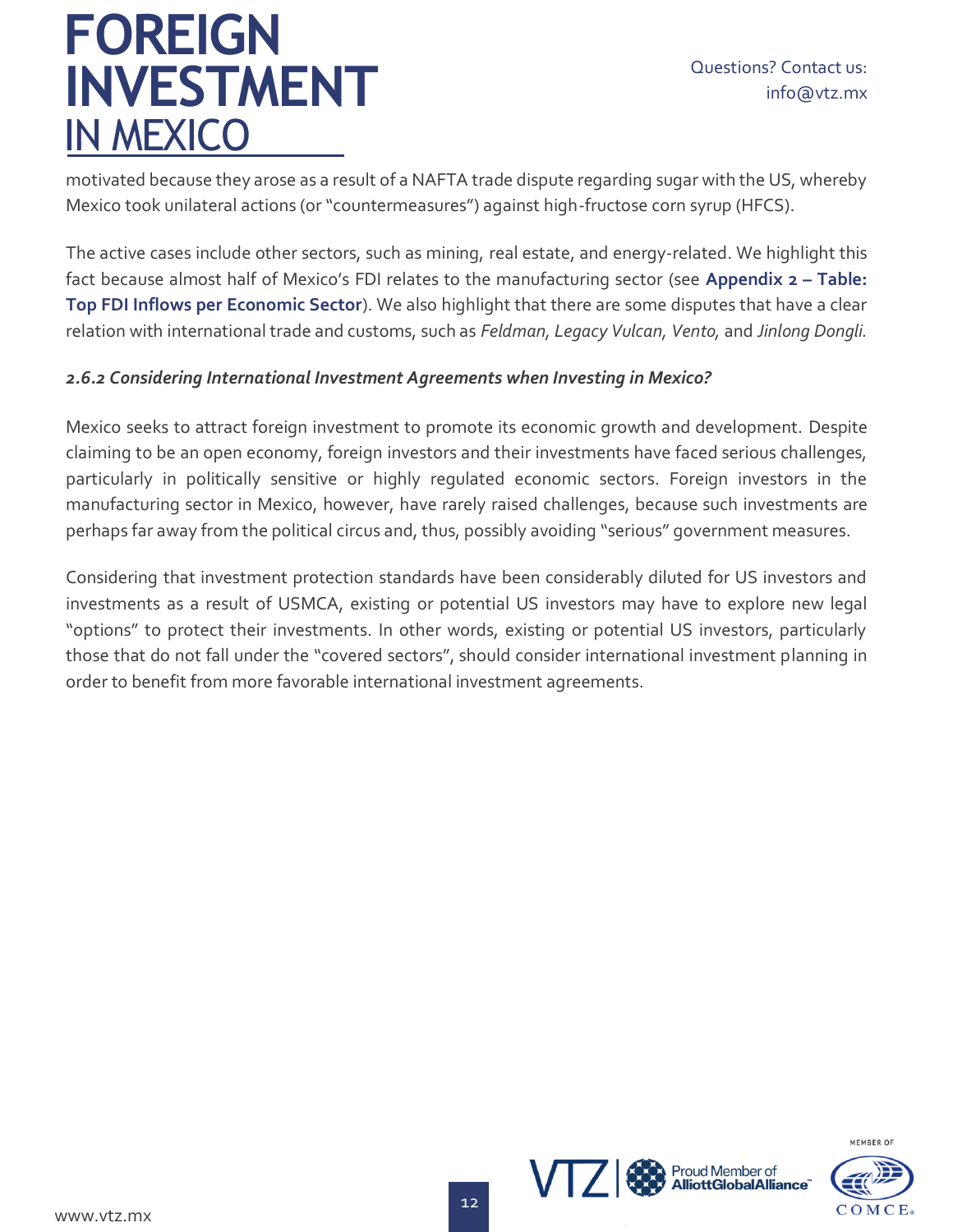<span id="page-15-0"></span>

| <b>Rank</b>    | Country       | FDI Inflows 1999-2020 |              |  |  |
|----------------|---------------|-----------------------|--------------|--|--|
|                |               | Value                 | <b>Share</b> |  |  |
|                |               | (USD, million)        |              |  |  |
| $\mathbf 1$    | <b>USA</b>    | 318,957.5             | 47.1%        |  |  |
| $\overline{2}$ | Spain         | 70,898.1              | 12%          |  |  |
| 3              | Canada        | 41,472.1              | 7%           |  |  |
| 4              | Japan         | 27,052.5              | 4.6%         |  |  |
| 5              | Germany       | 26,706.2              | 4.5%         |  |  |
| 6              | Netherlands   | 21,021.7              | 3.6%         |  |  |
| $\overline{7}$ | Belgium       | 20,959.1              | 3.6%         |  |  |
| 8              | <b>UK</b>     | 17,618.7              | $3\%$        |  |  |
| 9              | France        | 9,428.4               | 1.6%         |  |  |
| 10             | Argentina     | 8,413.2               | 1.4%         |  |  |
| 11             | Italy         | 8,237.1               | 1.4%         |  |  |
| 12             | Switzerland   | 7,567.9               | 1.3%         |  |  |
| 13             | Korea         | 6,927.6               | 1.2%         |  |  |
| 14             | <b>Brazil</b> | 5,581.4               | $.9\%$       |  |  |
| 15             | Australia     | 4,581.2               | 0.8%         |  |  |
| 22             | China         | 1,333.1               | $.2\%$       |  |  |
| 25             | Hong Kong     | 1,050.3               | $.2\%$       |  |  |
| 26             | Taiwan        | 1,066.9               | $.2\%$       |  |  |
|                | Total         | 589,355.8             | 100%         |  |  |

## **Appendix 1 – Table: Top FDI Inflows per Country**

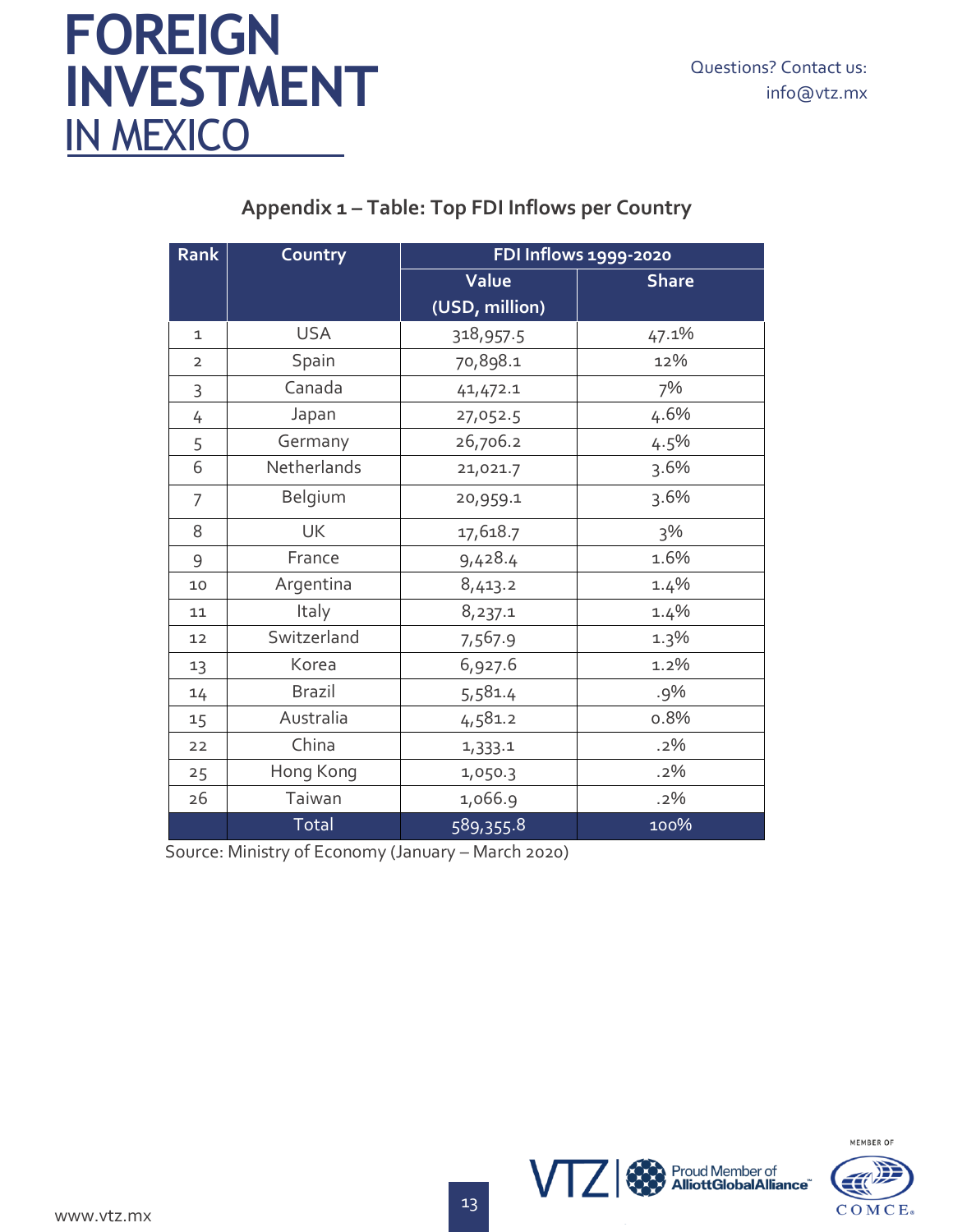## **Appendix 2 – Table: Top FDI Inflows per Economic Sector**

<span id="page-16-0"></span>

|                |                                         | FDI Inflows 1999-2020 |              |  |
|----------------|-----------------------------------------|-----------------------|--------------|--|
| <b>Rank</b>    | <b>Sector</b>                           | Value                 | <b>Share</b> |  |
|                |                                         | (USD, million)        |              |  |
| $\mathbf{1}$   | Manufacturing                           | 286,819               | 48.7%        |  |
| $\overline{2}$ | <b>Financial Services and Insurance</b> | 83,872.7              | 14.2%        |  |
| 3              | Mining                                  | 31,309.6              | 5.3%         |  |
| 4              | Communications                          | 25,006.2              | $4.2\%$      |  |
| 5              | Construction                            | 22,239.7              | 3.8%         |  |
| 6              | Retail                                  | 22,109.4              | 3.8%         |  |
| 7              | Wholesale                               | 21,842.5              | 3.7%         |  |
| 8              | Transport and storage                   | 21,958.7              | 3.7%         |  |
|                | Hotel and preparation of food and       | 20,612.1              |              |  |
| 9              | beverage services                       |                       | 3.5%         |  |
| 10             | Electricity, Water, Water Supply        | 18,510                | 3.1%         |  |
| 11             | Real estate and Leasing services        | 17,017.7              | 2.9%         |  |
| 12             | Professional, Science and Technical     |                       | 1.2%         |  |
|                | <b>Services</b>                         | 7,029.8               |              |  |
|                | <b>Business Support and Waste</b>       | 6,477.6               | 1.1%         |  |
| 13             | management services                     |                       |              |  |
| 14             | Agro                                    | 1,7531.1              | $.3\%$       |  |
|                | Other Services except government        | 858.6                 | $.1\%$       |  |
| 15             | activity                                |                       |              |  |
| 16             | Education Services, Cultural and sports | 445.5                 | 0.1%         |  |
| 17             | <b>Health Services</b>                  | 244.3                 | 0.0%         |  |

Source: Ministry of Economy (January – March 2020)

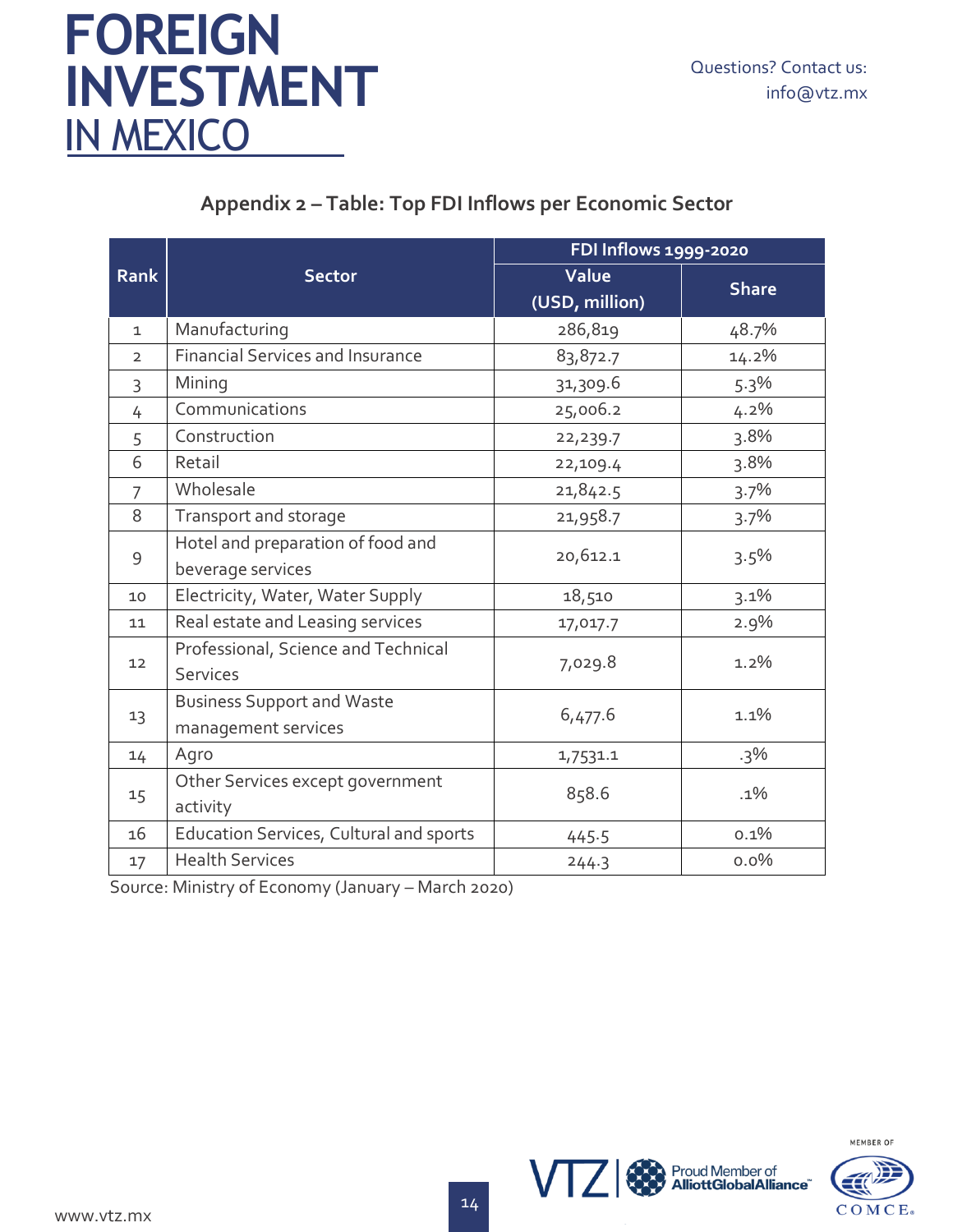## **Appendix 3 – Table: ISDS cases**

## <span id="page-17-0"></span>**A. Concluded**

|                | Case                                                                                                                                                            | Year<br>(Award) | Sector                                               | <b>BIT/IIA</b>   | Result                                                                  |
|----------------|-----------------------------------------------------------------------------------------------------------------------------------------------------------------|-----------------|------------------------------------------------------|------------------|-------------------------------------------------------------------------|
| $\mathbf{1}$   | Joshua Dean Nelson vs Mexico<br>(Tele Fácil México)                                                                                                             | 2020            | Telecommunications                                   | <b>NAFTA</b>     | No violation                                                            |
| $\overline{2}$ | Medioambientales<br><b>Técnicas</b><br>Tecmed, S.A. vs Mexico                                                                                                   | 2003            | Waste Management                                     | <b>BIT-Spain</b> | Violation<br>$(*5,533,017.12$ USD +<br>interests)                       |
| 3              | Cemusa - Corporación Europea de<br>Mobiliario<br>Urbano,<br>S.A.<br>and<br>Americana<br>Corporación<br>de<br>Equipamientos Urbanos, S.L.<br><b>VS</b><br>Mexico | 2014            | Urban Furniture<br>(Construction Activities)         | BIT-Spain        | No Decision<br>(Discontinuance of the<br>Proceeding)                    |
| 4              | Telefónica S.A. vs Mexico                                                                                                                                       | 2018            | Telecommunications                                   | <b>BIT-Spain</b> | No Decision<br>(Discontinuance of the<br>Proceeding)                    |
| 5              | Abengoa, S.A. y COFIDES, S.A. vs<br>Mexico                                                                                                                      | 2013            | Sanitation<br>&<br>Water,<br><b>Flood Protection</b> | <b>BIT-Spain</b> | Violation<br>(\$535,302,964.62 Mx<br>pesos + property)                  |
| 6              | <b>Bayview</b><br>Irrigation<br>District<br>and<br>others vs Mexico                                                                                             | 2014            | Agriculture                                          | <b>NAFTA</b>     | No violation<br>(No jurisdiction)                                       |
| 7              | <b>Fireman's Fund Insurance Company</b><br>vs Mexico                                                                                                            | 2006            | Financial                                            | <b>NAFTA</b>     | No violation                                                            |
| 8              | <b>Waste Management, Inc. vs Mexico</b>                                                                                                                         | 2000            | <b>Waste Disposal</b>                                | <b>NAFTA</b>     | No violation<br>(No jurisdiction)                                       |
| 9              | Waste Management, Inc. vs Mexico<br>Ш                                                                                                                           | 2004            | <b>Waste Disposal</b>                                | <b>NAFTA</b>     | No violation                                                            |
| 10             | Marvin Roy Feldman Karpa vs<br>Mexico                                                                                                                           | 2002            | &<br>Cigarette<br>(Tax<br>Customs Related)           | <b>NAFTA</b>     | No violation<br>& Violation<br>(\$9,464,627.50 Mx<br>Pesos + Interests) |
| 12             | Robert Azinian and others vs Mexico                                                                                                                             | 1999            | <b>Waste Disposal</b>                                | <b>NAFTA</b>     | No violation                                                            |

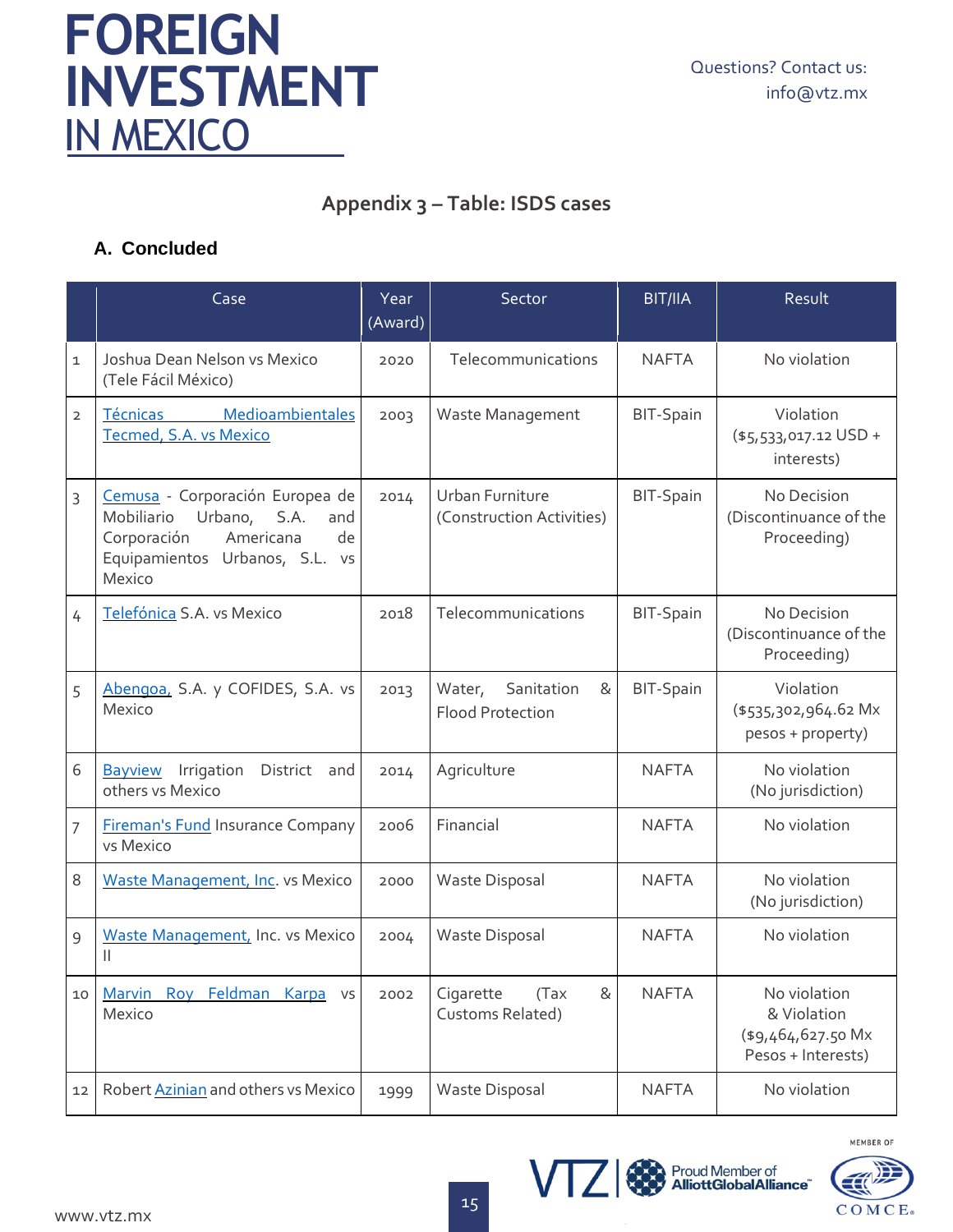| 13 | <b>Metalclad Corporation vs Mexico</b>                                                              | 2000 | <b>Waste Disposal</b>                                                                     | <b>NAFTA</b>                                              | Violation<br>(16 million USD)                                                            |
|----|-----------------------------------------------------------------------------------------------------|------|-------------------------------------------------------------------------------------------|-----------------------------------------------------------|------------------------------------------------------------------------------------------|
| 14 | <b>Cargill</b> , Incorporated vs Mexico                                                             | 2009 | Soft<br>drink<br>sweetener<br>production enterprise                                       | <b>NAFTA</b>                                              | Violation<br>(60 million USD)                                                            |
| 15 | <b>Archer Daniels Midland Company</b><br>Tate & Lyle Ingredients<br>and<br>Americas, Inc. vs Mexico | 2007 | Soft drink sweetener<br>production enterprise                                             | <b>NAFTA</b>                                              | Violation<br>(33 million USD)                                                            |
| 16 | Gemplus, S.A., SLP, S.A., Gemplus<br>Industrial, S.A. de C.V., Talsud, S.A.<br>ys Mexico            | 2010 | Concession<br>agreement<br>to operate the National<br>Registry<br>of<br>Motor<br>Vehicles | France-<br>Mexico BIT<br>Argentina -<br><b>Mexico BIT</b> | No Violations &<br>Violation<br>$(4,483,164$ USD -<br>Gemplus)<br>(6,458,721 USD-Talsud) |
| 17 | <b>Thunderbird vs Mexico</b>                                                                        | 2006 | Gambling                                                                                  | <b>NAFTA</b>                                              | No violation                                                                             |
| 18 | <b>GAMI</b> Investments, Inc. vs Mexico                                                             | 2004 | Sugar                                                                                     | <b>NAFTA</b>                                              | No violation                                                                             |
| 19 | Corn Products International, Inc.<br>vs Mexico                                                      | 2004 | drink sweetener<br>Soft<br>production enterprise                                          | <b>NAFTA</b>                                              | No Violations &<br>Violation<br>$(58,386,288$ USD)                                       |
| 20 | Vento Motorcycles, Inc.<br>vs Mexico                                                                | 2020 | Manufacturing<br>of<br><b>Transport Goods</b><br>(Trade-Related)                          | <b>NAFTA</b>                                              | No violation                                                                             |

Source[: https://icsid.worldbank.org/en/Pages/cases/AdvancedSearch.aspx](https://icsid.worldbank.org/en/Pages/cases/AdvancedSearch.aspx) 

#### **B. Active Cases**

|    | Case                                                | Year<br>(Registration) | <b>Sector</b>                                                | <b>IIA</b>   |
|----|-----------------------------------------------------|------------------------|--------------------------------------------------------------|--------------|
| 20 | Odyssey Marine Exploration, Inc.<br>ys Mexico       | 2019                   | <b>Mining Concession</b>                                     | <b>NAFTA</b> |
| 21 | Espiritu Santo Holdings, LP vs<br>Mexico            | 2020                   | Telecommunications concession (Taxis   NAFTA<br>app)         |              |
| 22 | Terence Highlands vs Mexico                         | 2019                   | <b>Maritime Transport Services</b>                           | UK           |
| 23 | Alicia Grace and others<br>vs Mexico<br>(Oro Negro) | 2018                   | production   NAFTA<br>exploration<br>Oil<br>and<br>equipment |              |

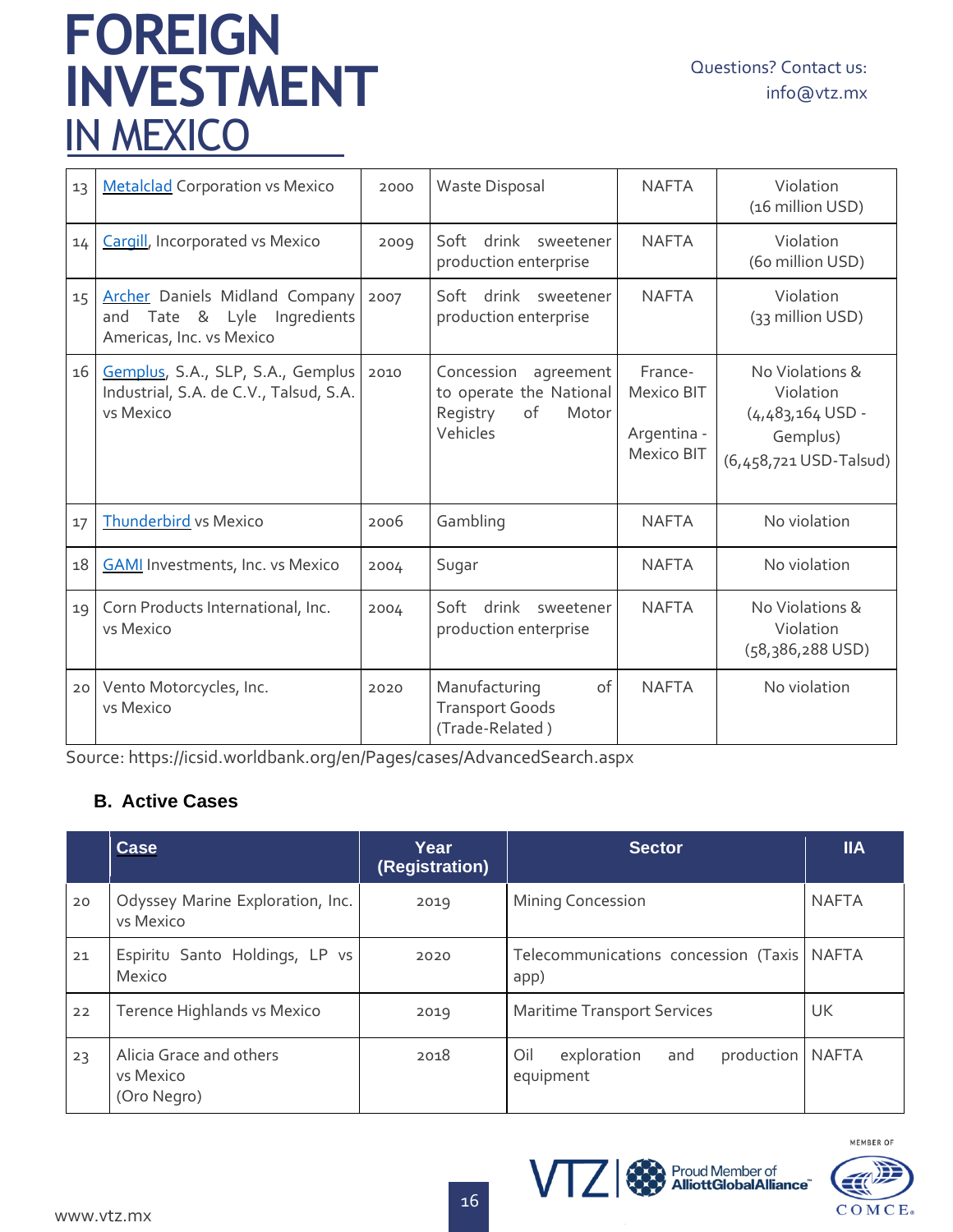| 24             | Legacy Vulcan, LLC<br>vs Mexico                                | 2019 | Limestone extraction and exportation  | <b>NAFTA</b>                           |
|----------------|----------------------------------------------------------------|------|---------------------------------------|----------------------------------------|
| 25             | PACC Offshore Services Holdings<br>Ltd<br>vs Mexico            | 2018 | Marine services                       | Singapore                              |
| 26             | Eutelsat S.A.<br>vs Mexico                                     | 2017 | <b>Telecommunications Concession</b>  | France                                 |
| 27             | B-Mex, LLC and others<br>vs Mexico                             | 2016 | Gambling                              | <b>NAFTA</b>                           |
| 28             | Lion Mexico Consolidated L.P.<br>vs Mexico                     | 2015 | <b>Real Estate</b><br>(Legal-related) | <b>NAFTA</b>                           |
| 29             | Shanara Maritime International,<br>S.A. and Marfield Ltd. Inc. | 2014 | Marine services                       | Panama                                 |
| 30             | Carlos Saste                                                   | 2020 | Real Estate<br>(Tourism)              | Argentina,<br>Spain and<br>Switzerland |
| 3 <sup>2</sup> | Coöperatieve Rabobank U.A.                                     | 2020 | Maritime transport services           | <b>BIT</b><br>Netherland<br>S          |

Source: <https://icsid.worldbank.org/en/Pages/cases/AdvancedSearch.aspx> [https://www.gob.mx/se/acciones-y-programas/comercio-exterior-solucion-de](https://www.gob.mx/se/acciones-y-programas/comercio-exterior-solucion-de-controversias?state=published)[controversias?state=published](https://www.gob.mx/se/acciones-y-programas/comercio-exterior-solucion-de-controversias?state=published)

#### **C. Letters of Intention**

| Case                                             | Year | Sector                                          | <b>IIA</b>   |
|--------------------------------------------------|------|-------------------------------------------------|--------------|
| Primero Mining Corp                              | 2016 | Mining (Tax-related)                            | <b>NAFTA</b> |
| Dal Tile Corporation y Dal Tile<br>Internacional | 2018 | Ceramics<br>(Private Legal Dispute-<br>related) | <b>NAFTA</b> |
| Jinlong Dongli Minera Internacional              | 2018 | Mining<br>(customs related)                     | China-Mexico |

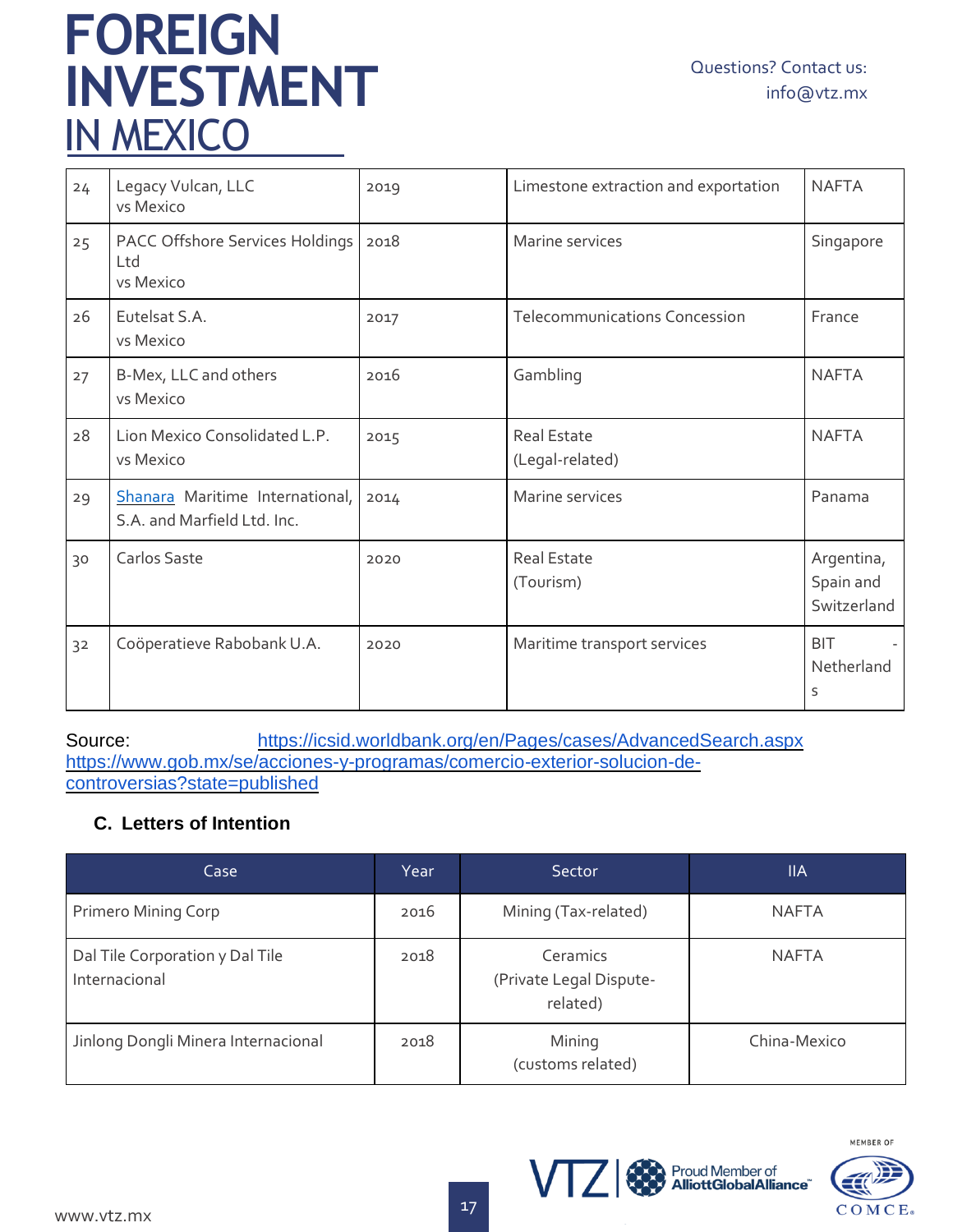| Renaud Jacquet | 2019 | Real Estate | Mexico-France |
|----------------|------|-------------|---------------|
|                |      |             | <b>NAFTA</b>  |

Source: [https://www.gob.mx/se/acciones-y-programas/comercio-exterior-solucion-de](https://www.gob.mx/se/acciones-y-programas/comercio-exterior-solucion-de-controversias?state=published)[controversias?state=published](https://www.gob.mx/se/acciones-y-programas/comercio-exterior-solucion-de-controversias?state=published)